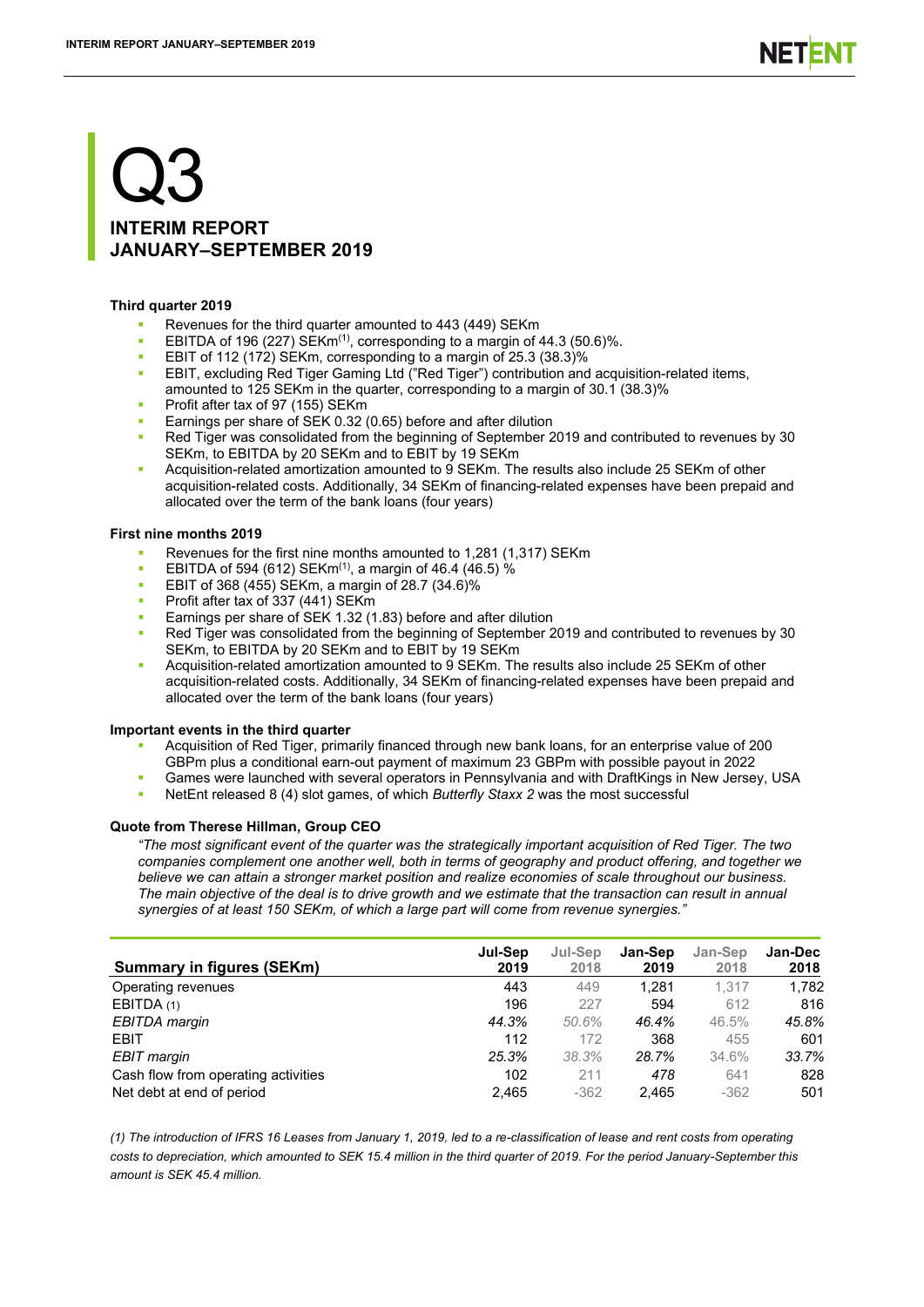# **Comments by Therese Hillman, Group CEO**

## **Continued challenging situation in some of our largest markets**

We continued to see a challenging situation in some of our largest markets in the third quarter. Revenues for the quarter amounted to SEK 443 (449) million, including those of Red Tiger from the beginning of September. After adjusting for the acquisition and FX changes, NetEnt's revenues decreased by 10.0 percent compared to the third quarter of 2018. EBIT, excluding Red Tiger contribution and acquisition-related items, amounted to SEK 125 million in the quarter, corresponding to a margin of 30.1 (38.3) percent.

The primary reason for the lower revenues was attributed to continued weak developments in the Swedish market. Sweden accounted for 7 percent of the decrease, but Norway and UK also had a negative impact on revenues. On the positive side, it's worth highlighting the US, with continued strong growth in New Jersey and a great start in Pennsylvania during the quarter. Revenues from these two US states could continue to grow for many years to come to potentially account for a greater share of our total revenues in the future. NetEnt released 8 (4) slot games in the quarter, of which *Butterfly Staxx 2* was the best performing title. In addition, Red Tiger released four games during September. Within Live Casino, we continue to pursue our plan to make improvements to the product and organization. We rolled out an upgraded user interface for a better player experience as well as products such as *Perfect Blackjack* and *Network Branded Casino* to our customer network*.* 

## **Red Tiger: a strategically important acquisition to drive growth**

The gaming industry is undergoing a period of consolidation in which NetEnt intends to participate to secure longterm growth and profitability. The acquisition of Red Tiger is strategically important, resulting in a stronger market position and economies of scale for the combined companies. The two businesses complement one another well both in terms of geography and product offering, and the customer feedback from both companies' customers has been very positive so far. The main objective of the deal is to drive growth and we estimate that the transaction can yield annual synergies of at least 150 SEKm fully phased from 2021, of which a large part will come from revenue synergies. NetEnt is present in 22 regulated markets and has more than 200 active customers, and during the first month we have set out a plan to roll out Red Tiger's games to those customers that don't have them yet. Further, we are now taking the best of our game assets to develop new games together, and as a first step we have already managed to build a new version of NetEnt's game *Piggy Riches* with Red Tiger's daily jackpot format as an option. The new game will be released in January and we expect to present more of these shared innovative game concepts during next year.

Like we have said before, we are developing our technical platform to include important operator functionality and third-party content aggregation. The addition of Red Tiger's product portfolio is a natural step in this process, and I am convinced that together we will be able to offer the best games and functions for online casino operators worldwide.

We also continue to work hard to reduce costs and improve the efficiency throughout NetEnt's operations and the integration of Red Tiger, a young, fast-paced company built to optimize development and production, can serve as a catalyst in this process.

## **Future outlook**

Together with Red Tiger we have new opportunities to strengthen our market position. With our global distribution, combined brands and customer relations, we have the right basis to defend, and over the longer term increase our market shares in online casino. We expect that our slot games, including Red Tiger's portfolio, together with Live Casino will contribute to solid growth for NetEnt in 2020.

*Therese Hillman Group CEO, NetEnt*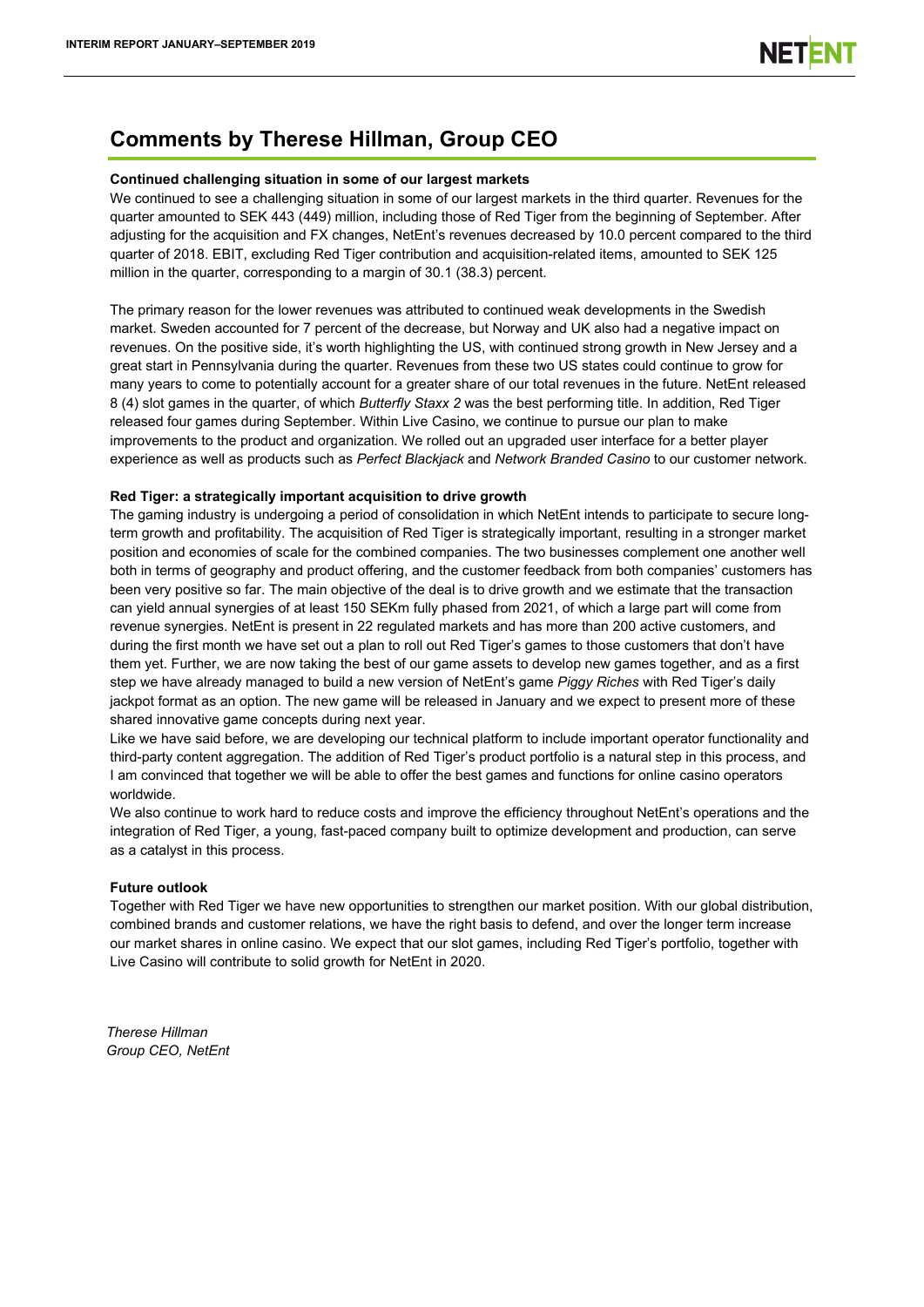# **Acquisition of Red Tiger**

In the beginning of September, NetEnt acquired Red Tiger, a supplier of online casino games and software wellknown for its daily jackpot games. Founded in 2014, the company has 169 employees with operations in Malta, Isle of Man, Gibraltar, Alderney and Bulgaria. The acquisition, which was financed through bank loans and existing cash, amounted to an enterprise value of GBP 200 million plus an additional amount of maximum GBP 23 million that may become payable in 2022 on an earn-out basis, subject to Red Tiger's financial performance over the coming two years. Red Tiger has been consolidated from the beginning of September. For more information about the transaction, see note 4 on page 22.

# **Revenues and results in the third quarter**

For the third quarter, total revenues amounted to SEK 443.4 (449.3) million and operating expenses to 331.4 (277.2) SEKm. Operating profit (EBIT) in the third quarter was 112.0 (172.0) SEKm, corresponding to a margin of 25.3 (38.3) percent. Red Tiger was consolidated from the beginning of September 2019, which increased revenues by 30.0 SEKm and operating costs by 10.5 SEKm. Additionally, the acquisition added amortization of intangible assets of 8.6 SEKm. The results also include 19.0 SEKm of other transaction-related costs and restructuring costs of 5.7 SEKm, both of which are related to the acquisition of Red Tiger.

Excluding contribution from Red Tiger and acquisition-related costs, EBIT was 124.0 SEKm, corresponding to a margin of 30.1 (38.3) percent.

The number of game transactions amounted to 11.0 billion in the third quarter, representing an increase of 0.5 percent compared to same quarter of the previous year<sup>(1)</sup>. Nearly all the Company's revenues consist of royalty fees, which are calculated and charged as a percentage of game win (player bets minus wins) generated by NetEnt's games for its customers. Mobile games accounted for 65.3 (61.0) percent of game win in the period(1). Slot games generated 91 percent of game win and table games accounted for 9 percent in the period<sup>(1)</sup>.

Revenues are affected by the development of the Swedish krona in relation to other currencies, particularly euro and British pounds. The main part of revenues is invoiced and accounted for in euro, then translated and reported in Swedish krona. A weaker Swedish krona has a positive effect on reported revenues. During the third quarter of 2019, the Swedish krona weakened by 2.4 percent against the euro compared to the same period in 2018. Against the British pound, the Swedish krona weakened by 1.3 percent compared to the same quarter of last year.

The introduction of IFRS 16 from January 1, 2019, led to a re-classification of lease and rent costs from operating costs to depreciation, which amounted to 15.9 SEKm in the third quarter of 2019.

Costs are also affected by the development of the Swedish krona against the euro, as a weaker Swedish krona leads to cost increases. For example, depreciation and amortization are affected by the development of the Swedish krona versus the euro as they are booked in euro and then translated to Swedish krona. The share of costs reported in other currencies represented 54 (49) percent in the period.

Net financial items amounted to -27.5 (-1.6) SEKm for the period. These consist mainly of interest and amortized financing costs<sup>(2)</sup> on new bank loans, and accounting adjustment of the net present value of the earn-out liability.

In the third quarter, 7 (9) new license agreements were signed and 5 (14) new customers' casinos were launched by NetEnt<sup>(1)</sup>. At the end of the period, NetEnt<sup>(1)</sup> held agreements with 15 (23) new customers that had not yet been launched.

- *(1) Excluding Red Tiger.*
- *(2) Financing costs of 33.8 SEKm, related to the Red Tiger acquisition, have been prepaid and allocated over the term of the bank loans, (four years).*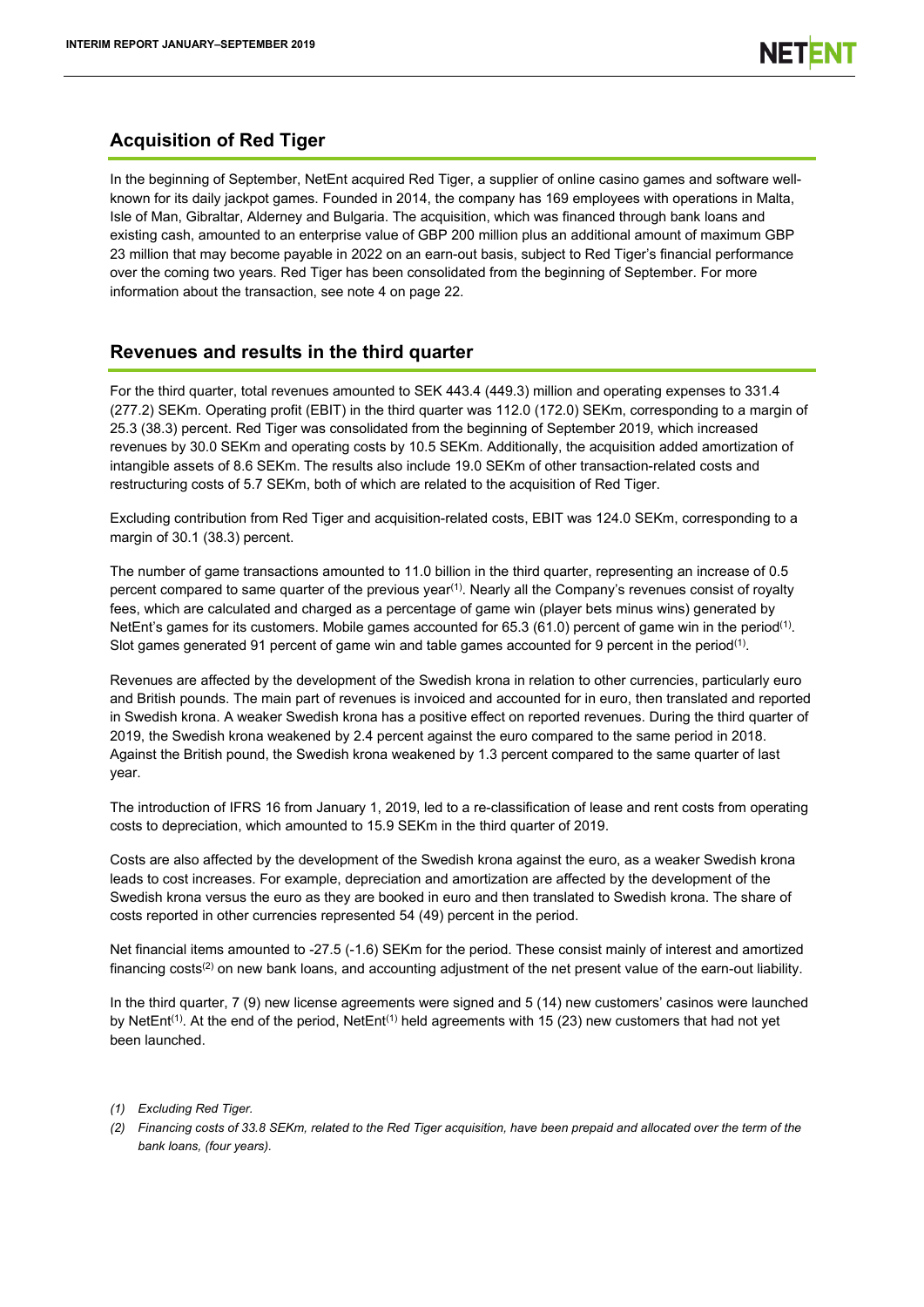

## **Breakdown of game win in the third quarter**

The charts below illustrate the game win split by geographic region and between locally regulated and non-locally regulated markets in the quarter. Locally regulated markets accounted for 47 (35) percent of the total game win in NetEnt's games in the third quarter, excluding Red Tiger.





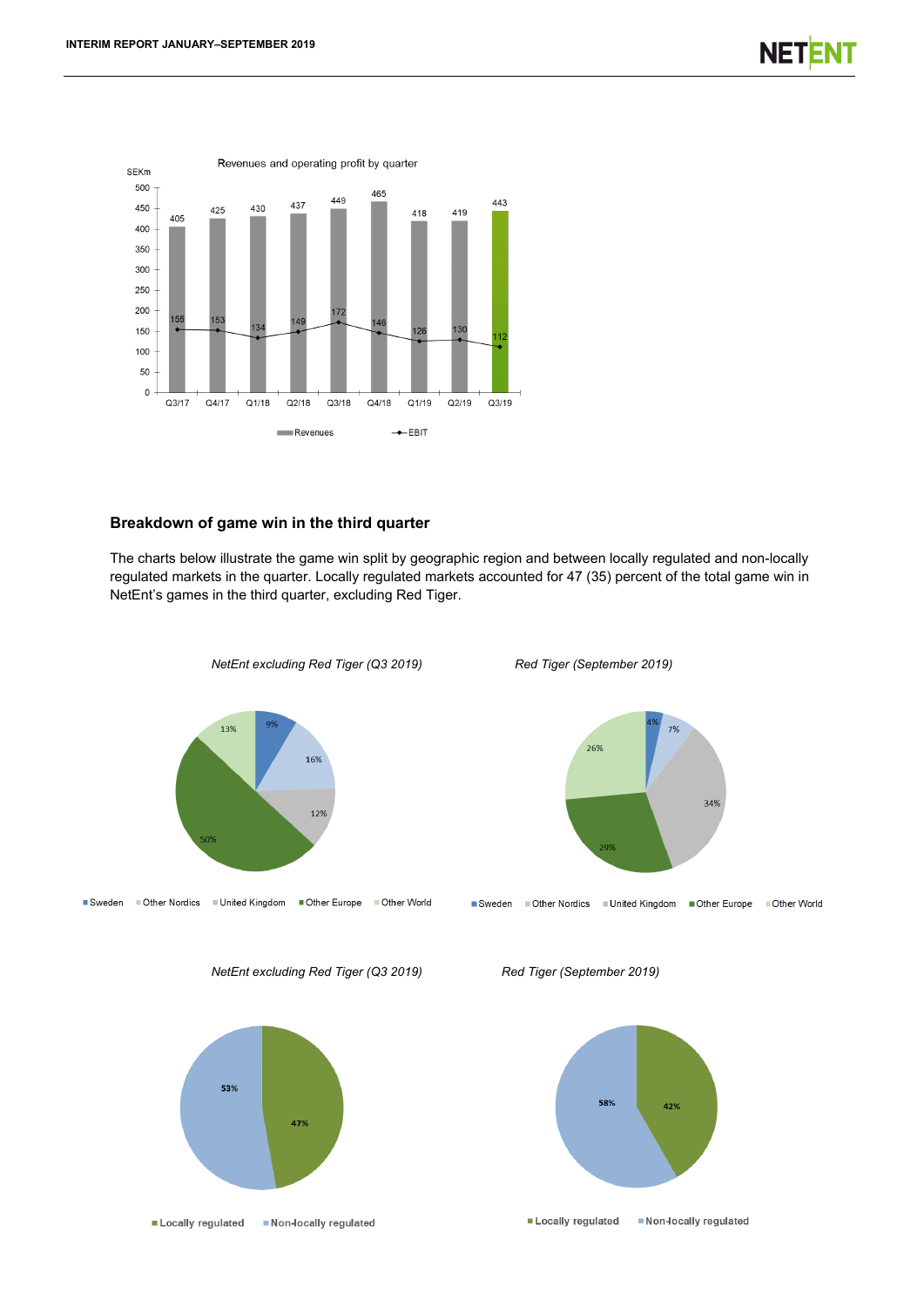## **Investments in the third quarter**

The acquisition of Red Tiger amounted to a total purchase price consideration of 2,552.0 SEKm. Red Tiger has been consolidated from the beginning of September. According to the preliminary purchase price allocation analysis shown on page 22, the transaction has resulted in an increase in net assets of 1,107.6 SEKm. The remaining amount of the purchase price, 1,444.4 SEKm, has been allocated as goodwill, mainly attributable to the unique competence in games development and production, as well as the strong market position that Red Tiger contributes with.

The Group's investments in intangible assets amounted to SEK 48.5 (35.2) million and tangible assets totaled SEK 5.5 (8.1) million in the quarter. These amounts include investments for Red Tiger during September.

Investments in intangible assets consist of development of new games, technical adjustments related to regulatory requirements and software licenses. Notable larger investments during the quarter except for Red Tiger were development projects related to new games, platform and Live Casino. Adding new customers and new markets also requires investments in hardware.

Investments in property, plant and equipment primarily consist of servers and other computer hardware to meet new technical standards and sustain capacity and performance as the business expands and new products are being introduced.

# **Cash flow in the third quarter**

The Group's cash flow from operating activities before changes in working capital amounted to 167.3 (220.4) SEKm, of which 15.9 SEKm came from the re-classification of lease and rent costs to depreciation, according to IFRS 16. The Group's cash flow after changes in working capital amounted to 101.6 (210.7) SEKm in the quarter.

Cash flow from investing activities amounted to -2,278.0 (-43.4) SEKm in the third quarter. The acquisition of Red Tiger amounted to 2,223.9 SEKm.

Cash flow from financing activities amounted to 2,281.8 (0) SEKm. This amount includes new bank loans of 2,296.4 SEKm to finance the acquisition of Red Tiger and prepaid financing costs related to the acquisition amounting to 33.9 SEKm, plus amortization of the leasing liability related to IFRS 16.

At the end of the period, the Group's net financial debt amounted to 2,465.0 (-362.3) SEKm. This figure includes bank loans, the net present value of the earn-out liability, lease liability related to IFRS 16 and cash.

Cash held on behalf of licensees was 118.1 (110.3) SEKm.

# **Summary of the first nine months of 2019**

For the period January-September 2019, total revenues amounted to 1,280.9 (1,316.5) SEKm and operating expenses to 912.8 (861.6) SEKm. Operating profit (EBIT) was 368.1 (454.9) SEKm, corresponding to a margin of 28.7 (34.6) percent.

Red Tiger was consolidated from the beginning of September 2019, which increased revenues by 30.0 SEKm and operating costs by 10.5 SEKm. Additionally, the acquisition added amortization of intangible assets of 8.6 SEKm. The results also include 19.0 SEKm of other transaction-related costs and restructuring costs of 5.7 SEKm, both of which are related to the acquisition of Red Tiger.

The Group's acquisitions of intangible assets amounted to 140.1 (110.1) SEKm and investments in property, plant, and equipment amounted to 12.8 (28.7) SEKm. As shown in the preliminary purchase price allocation analysis on page 22, intangible assets increased by 2,552.0 SEKm as a result of the Red Tiger acquisition, of which 1,444.4 SEKm consist of goodwill.

The Group's cash flow from operating activities for the first nine months amounted to SEK 477.7 (641.6) million.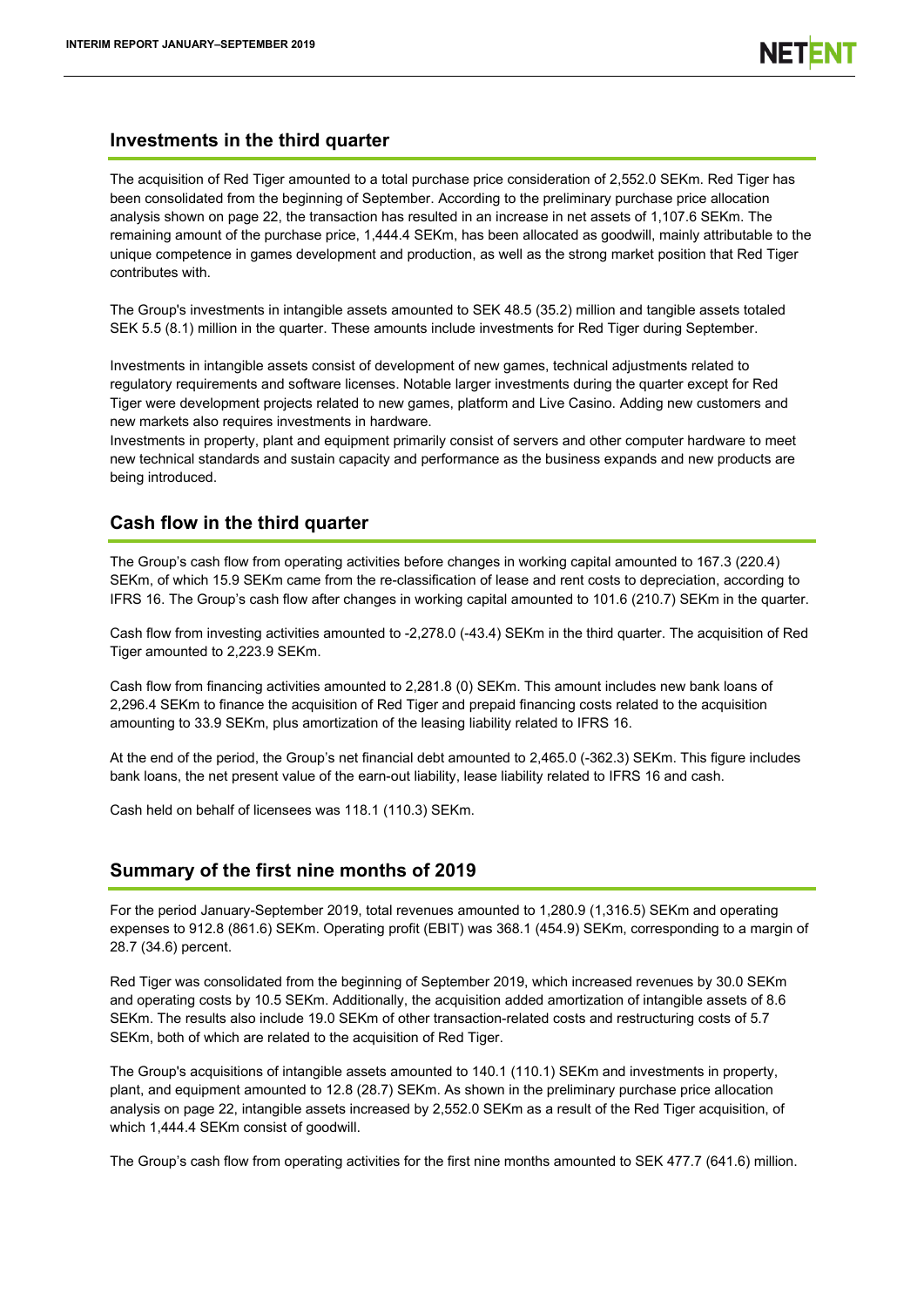Cash flow from investing activities amounted to -2,376.9 (-138.8) SEKm in the period. The acquisition of Red Tiger amounted to 2,223.9 SEKm.

Cash flow from financing activities amounted to SEK 1,685.9 (-540.3). This amount consisted of new bank loans and prepaid financing costs related to the acquisition of Red Tiger, amortization of the company's leasing liability related to IFRS 16, cash distribution to shareholders and repurchases of own shares.

The introduction of IFRS 16 as of January 2019 results in a re-classification of lease and rent costs to depreciation, which amounted to SEK 45.9 million for the period of January-September 2019.

Net financial items amounted to -21.9 (25.2) SEKm for the period. These consisted mainly of interest and amortized financing costs on new bank loans, and accounting adjustment of the net present value of the earn-out liability.

NetEnt signed 23 (23) new license agreements during the period and launched casinos of 24 (29) new customers.

## **Market**

The online gaming market has shown growth in recent years. The global game win for online gaming, including all game segments, has been estimated at EUR 45.6 billion for 2018, representing an increase of 9.8 percent compared to the previous year. The corresponding size for the global online casino market has been estimated at EUR 12.0 billion for 2018, with an increase of 8.2 percent for the year *(source: H2 Gambling Capital, October 2019)*.

Europe is by far the largest gaming market and is expected to represent close to half of the gross gaming yield in the coming years. NetEnt holds licenses and certifications in the following regulated jurisdictions: Malta, Gibraltar, Alderney, Isle of Man, Denmark, Italy, Belgium, United Kingdom, Sweden, Spain, Bulgaria, Romania, Portugal, Estonia, Latvia, Lithuania, Czech Republic, Mexico, Finland, Norway and USA (New Jersey and Pennsylvania).

Deregulation and reregulation of national gambling laws is taking place in many countries and NetEnt closely monitors the development in these countries. In Sweden, the new gambling law was introduced on January 1, 2019, which means that all operators need to have a license and suppliers must certify their games with the Swedish Gambling Authority. Political initiatives are also underway in other European countries to re-regulate the national gambling markets, for instance in the Netherlands and Switzerland.

Today, the majority of NetEnt's customers are in Europe and the Company will continue to focus on the European market, but expansion into North America is also expected to contribute to long-term growth. In the US, a few states have opened for online gaming: Nevada (poker), Delaware (all games) and New Jersey (all games). NetEnt has been authorized to deliver games to New Jersey since 2015 and in the beginning of 2019, the company received a permanent gaming license in the state. In Pennsylvania, a new gaming legislation has recently been adopted that allows online casino gaming, and NetEnt launched its games in the state in July 2019. NetEnt is continuously monitoring developments in other US states that are close to regulating and the company intends to launch its products on these markets if the conditions are right.

## **About NetEnt**

NetEnt AB (publ) is a global gaming company, providing premium gaming solutions to the world's most successful online casino operators. In addition to the company's NetEnt brand, our portfolio also includes Red Tiger Gaming. Since our start in 1996, we have been a true pioneer in driving the market with innovative games powered by a cutting-edge platform. NetEnt is committed to creating the future of gaming, is listed on NASDAQ Stockholm (NET–B) and employs around 1 000 people in Malta, Stockholm, Sofia, Kiev, Krakow, Gothenburg, Gibraltar, London and New Jersey. For more information, please visit [www.netent.com.](file://office.necorp.dom/departments$/Investor-Relations/private/IR/IR/Kvartalsrapporter/2016/Q1/www.netent.com)

## **Personnel and organization**

At the end of the period, the number of employees was 858 (816). Including external resources such as dedicated staff with contract suppliers and subcontractors, NetEnt employed 1,069 (1,002) persons. These figures are defined as full-time employee equivalents for the period.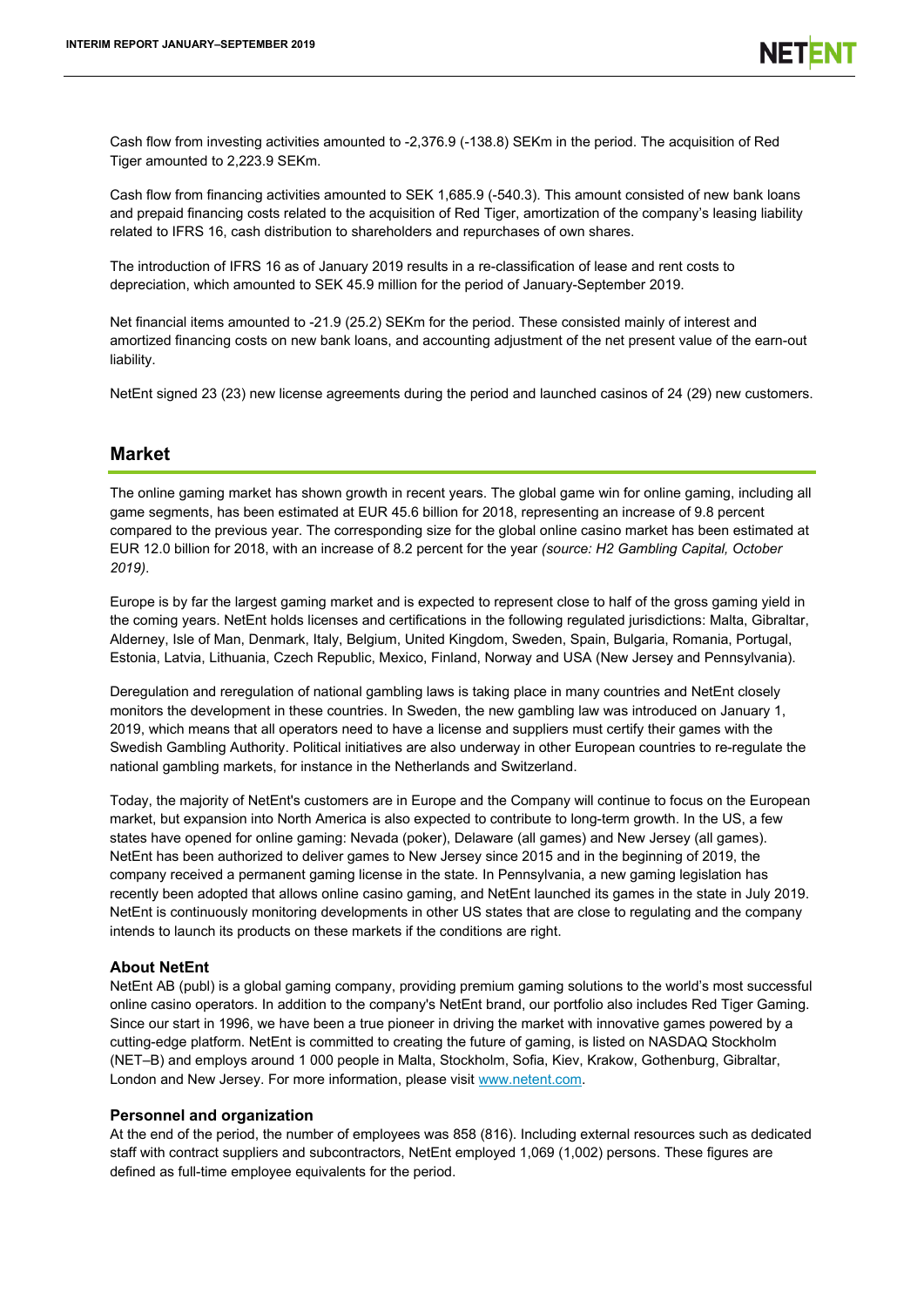## **Option program 2019-2022**

The Annual General Meeting on May 10, 2019 resolved to introduce a long-term incentive program intended for certain employees within the NetEnt Group. A total of 1,000,000 options were issued in June 2019, with the right to subscribe to an equal number of new shares in NetEnt AB. The options were issued at SEK 2.15 per option – the fair market value as calculated by external experts. The strike price for the shares was determined at SEK 35.60 and subscription of shares can be made during the period August 1 to October 1, 2022. In September 2019, the company repurchased 48 464 options as one of the participants in the program resigned. After the repurchase, the total outstanding options in the program amount to 951 536.

## **Parent Company**

Revenues in the Parent Company come from services provided to subsidiaries. Product development costs are not capitalized in the Parent Company as the development projects are ordered and owned by subsidiaries in Malta.

The Parent Company's revenues amounted to SEK 212.6 (175.9) million and operating profit was SEK 39.9 (10.1) million for the period. The operating margin was 18.8 (5.7) percent. The operating profit is primarily affected by the proportion of the Parent Company's costs that are billed to other Group companies and the intercompany pricing applied. The price level is controlled by independent comparative studies of similar services and can vary over time if the general price level on the market has changed. Financial items include currency effects on intercompany balances and dividends. Profit after tax was SEK 17.8 (7.8) million for the quarter.

Investments in property, plant and equipment for the Parent Company amounted to SEK 1.4 (2.1) million and investments in intangible assets were SEK 3.0 (0.2) million for the period. Cash and cash equivalents in the Parent Company amounted to SEK 48.7 (28.0) million at the end of the period.

In September 2019, the parent company borrowed 217.5 EURm through a new credit facility to finance the acquisition of Red Tiger. The corresponding amount was lent from the parent company to NetEnt Malta Holding, which is the group subsidiary that acquired Red Tiger. This intra-group loan has the same terms as the credit facility.

## **Risks and uncertainties**

NetEnt's operations are exposed to certain risks that could have a varying impact on earnings or financial position. These can be divided into industry, operational, and financial risks. The management's general view of the risks that may affect operations has not changed compared to the description given in the most recently published annual report. For a detailed description of the risk profile, see NetEnt's 2018 annual report, pages 48- 51 and pages 107-109.

## **Nominating Committee**

In accordance with the decision by the Annual General Meeting, the members of the nominating committee of NetEnt shall be appointed by the three shareholders/owner groups controlling the largest number of votes in NetEnt at the end of August, which desire to appoint a representative. In addition, the Chairman of the Board of Directors shall be a member of the nominating Committee. The current nomination committee consists of John Wattin, (Chairman, appointed by the Hamberg family), Joel Lindeman (appointed by Novobis and the Lundström family), Michael Knutsson (appointed by the Knutsson family) and Fredrik Erbing (Chairman of the Board of Directors). Shareholders can submit proposals to the nominating committee until February 15<sup>th</sup>, 2020 at: Nominating Committee, NetEnt AB, Vasagatan 16, SE-111 20 Stockholm, Sweden or to nomination@netent.com.

## **Annual General Meeting**

The next Annual General Meeting will be held in Stockholm on Wednesday, 29<sup>th</sup> April 2020.

## **Presentation of report**

On Thursday, 24<sup>th</sup> October 2019, at 10:30 a.m. CET the report will be presented by CEO Therese Hillman live via a telephone conference and webcast. The audiocast can be followed in real-time on NetEnt's website, the link is: <https://tv.streamfabriken.com/netent-q3-2019>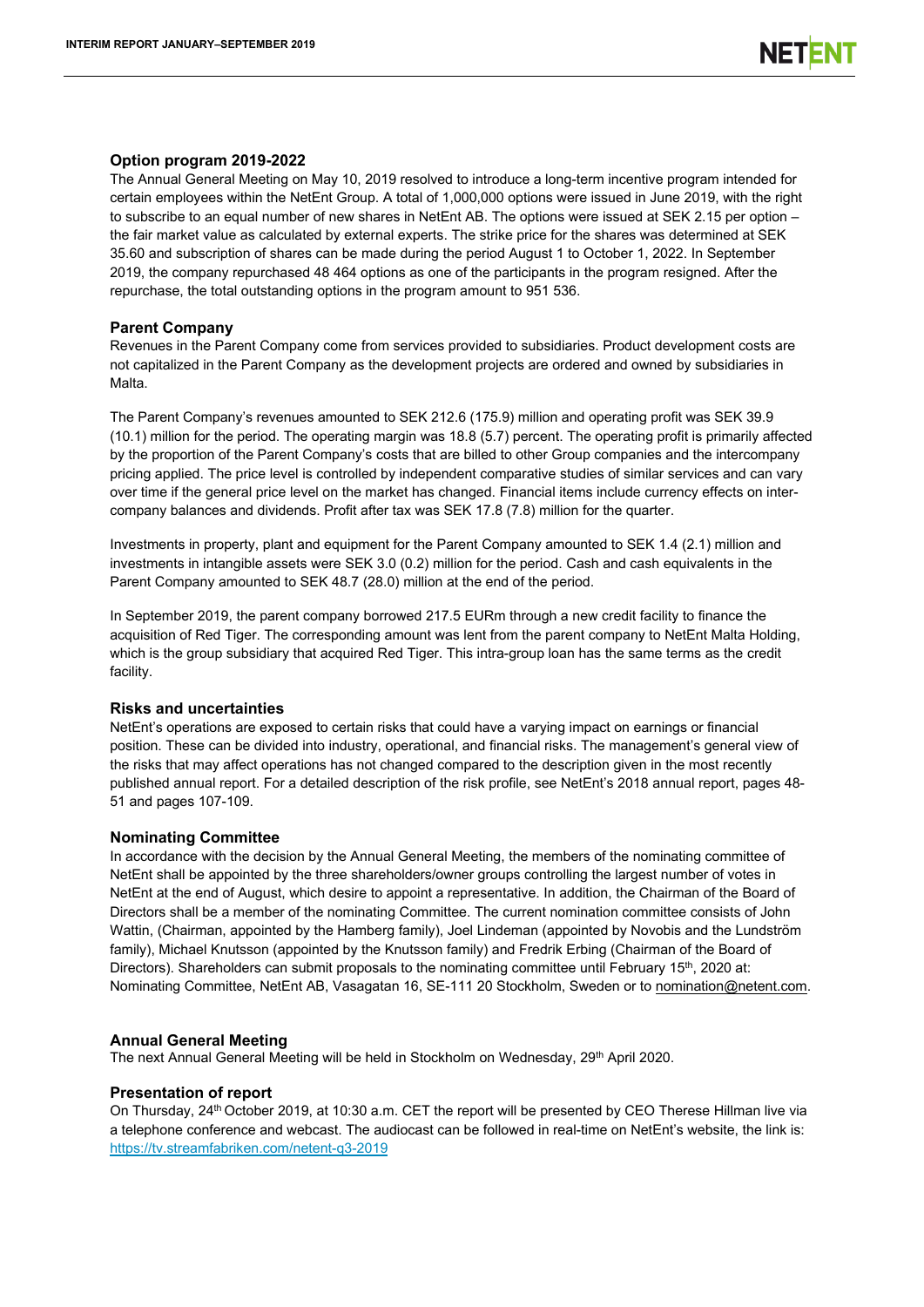## **Financial calendar**

Earnings report and report for the fourth quarter 2019 February 12, 2020 Interim report January – March 2020 April 22, 2020 Annual General Meeting 2020 April 29, 2020 Interim report January – June 2020 July 15, 2020 Interim report January – September 2020 October 21, 2020 Earnings report and report for the fourth quarter 2020 February 12, 2021

Financial reports, press releases, and other information are available from the date of publication on NetEnt's website [www.netent.com.](file://office.necorp.dom/departments$/Investor-Relations/private/IR/IR/Kvartalsrapporter/2016/Q2/www.netent.com)

The Board of Directors and the CEO certify that the report gives a true and fair view of the operations, position, and results of the Group and Parent Company and describes principal risks and uncertainties facing NetEnt and its group companies.

Stockholm, October 23<sup>th</sup>, 2019

| Fredrik Erbing                               | Christoffer Lundström                  | Lisa Gunnarsson                    | Peter Hamberg             |
|----------------------------------------------|----------------------------------------|------------------------------------|---------------------------|
| Chairman of the Board                        | <b>Board Member</b>                    | <b>Board Member</b>                | <b>Board Member</b>       |
| Jonathan Pettemerides<br><b>Board Member</b> | Pontus Lindwall<br><b>Board Member</b> | Maria Redin<br><b>Board Member</b> |                           |
| Therese Hillman<br>Group CEO                 |                                        |                                    |                           |
| Questions may be directed to:                |                                        |                                    |                           |
| <b>Therese Hillman</b>                       |                                        | Lars Johansson                     |                           |
| Group CEO                                    |                                        | CFO                                |                           |
| Phone: +46 8 5785 4500                       |                                        | Phone: +46 8 5785 4500             |                           |
| therese.hillman@netent.com                   |                                        |                                    | lars.johansson@netent.com |

## **Publication**

This information is information that NetEnt AB (publ) is obliged to make public pursuant to the EU Market Abuse Regulation (MAR). The information was submitted for publication, through the agency of the contact person set out above, at 7:30 CET on October 24<sup>th</sup>, 2019.

## **Legal disclaimer**

Certain statements in this report are forward-looking and the actual outcomes may be materially different. In addition to the factors discussed, other factors could have an impact on actual outcomes. Such factors include developments for customers, competitors, the impact of economic and market conditions, national and international legislation and regulations, fiscal regulations, the effectiveness of copyright for computer systems, technological developments, exchange rates fluctuations and interest rates and political risks.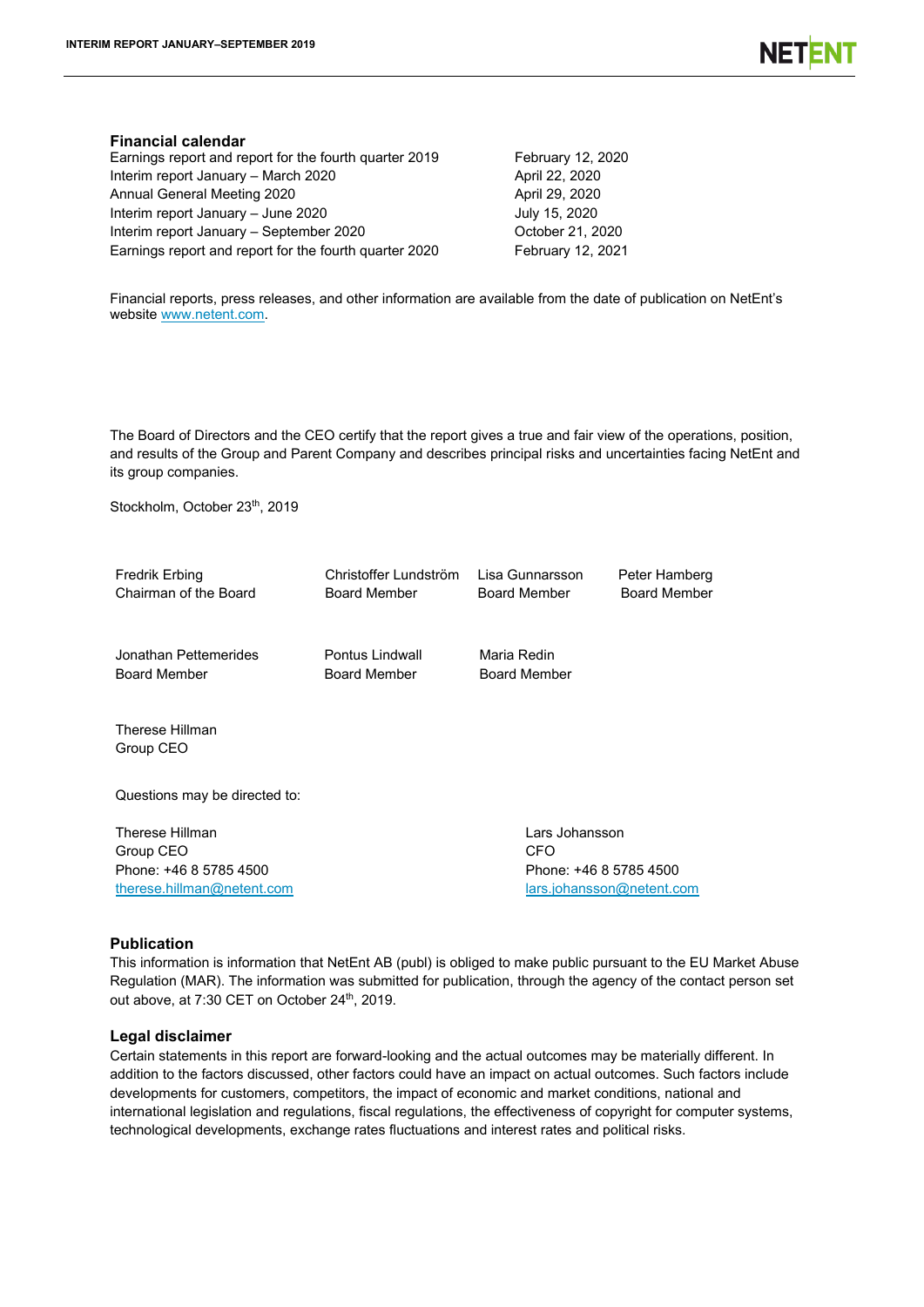## **Review report**

## **Introduction**

We have reviewed the interim report for NetEnt AB (publ) for the period January 1 - September 30, 2019. The Board of Directors and the President are responsible for the preparation and presentation of this interim report in accordance with IAS 34 and the Annual Accounts Act. Our responsibility is to express a conclusion on this interim report based on our review.

## **Scope of review**

We conducted our review in accordance with the International Standard on Review Engagements ISRE 2410, *Review of Interim Financial Information Performed by the Independent Auditor of the Entity.* A review consists of making inquiries, primarily of persons responsible for financial and accounting matters, and applying analytical and other review procedures. A review has a different focus and is substantially less in scope than an audit conducted in accordance with ISA and other generally accepted auditing practices. The procedures performed in a review do not enable us to obtain a level of assurance that would make us aware of all significant matters that might be identified in an audit. Therefore, the conclusion expressed based on a review does not give the same level of assurance as a conclusion expressed based on an audit.

## **Conclusion**

Based on our review, nothing has come to our attention that causes us to believe that the interim report is not, in all material respects, prepared for the Group in accordance with IAS 34 and the Annual Accounts Act, and for the Parent Company in accordance with the Annual Accounts Act.

Stockholm, 23<sup>th</sup> October 2019

Deloitte AB

Erik Olin

Authorized Public Accountant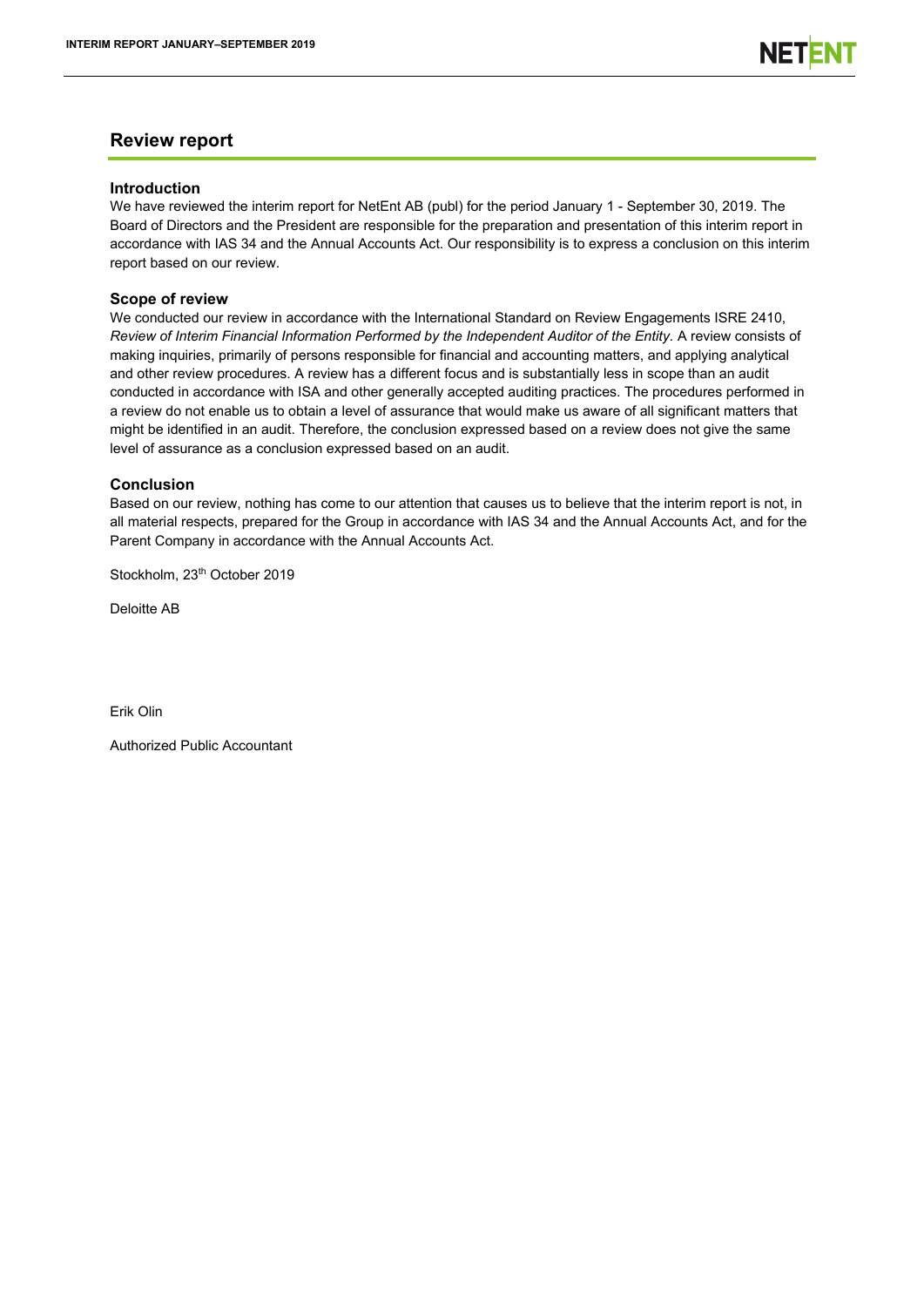## **Condensed consolidated income statement and statement of total income for the Group (kSEK)**

| <b>INCOME STATEMENT</b>                                                       | Jul-Sep<br>2019 | Jul-Sep<br>2018 | Jan-Sep<br>2019         | Jan-Sep<br>2018 | Jan-Dec<br>2018         |
|-------------------------------------------------------------------------------|-----------------|-----------------|-------------------------|-----------------|-------------------------|
| Revenues                                                                      | 437,427         | 448,815         | 1,262,145               | 1,314,705       | 1,778,169               |
| Other revenues                                                                | 6,011           | 435             | 18,764                  | 1,827           | 3,782                   |
| <b>Total operating revenues</b>                                               | 443,439         | 449,250         | 1,280,909               | 1,316,532       | 1,781,950               |
| Personnel expenses                                                            | $-120,423$      | $-116,573$      | $-368,913$              | $-384,835$      | -535,903                |
| Depreciation and amortization                                                 | $-84,310$       | $-55,464$       | $-225,629$              | $-156,879$      | $-214,958$              |
| Other operating expenses                                                      | $-126,701$      | $-105,193$      | $-318,246$              | $-319,892$      | $-429,991$              |
| <b>Total operating expenses</b>                                               | $-331,434$      | $-277,229$      | $-912,788$              | $-861,605$      | $-1,180,853$            |
| <b>Operating profit</b>                                                       | 112,005         | 172,021         | 368,122                 | 454,927         | 601,098                 |
| Financial income                                                              | 26,193          | 8,689           | 59,248                  | 57,258          | 62,106                  |
| Financial expense                                                             | $-53,740$       | $-10,304$       | $-80,140$               | $-32,047$       | $-41,025$               |
| <b>Financial items</b>                                                        | $-27,547$       | $-1,614$        | $-21,892$               | 25,211          | 21,080                  |
| Profit before tax                                                             | 84,458          | 170,407         | 346,230                 | 480,138         | 622,178                 |
| Tax on the period's profit                                                    | $-8,374$        | $-14,984$       | $-29,966$               | $-39,533$       | -44,949                 |
| Profit for the period                                                         | 76,084          | 155,423         | 316,264                 | 440,605         | 577,229                 |
| Earnings per share before dilution<br>(SEK)                                   | 0.32            | 0.65            | 1.32                    | 1.83            | 2.40                    |
| Earnings per share after dilution<br>(SEK)                                    | 0.32            | 0.65            | 1.32                    | 1.83            | 2.40                    |
| Average number of shares<br>outstanding                                       |                 |                 |                         |                 |                         |
| - before dilution                                                             | 239,130,860     |                 | 240,130,860 239,579,199 |                 | 240,130,860 240,130,860 |
| - after dilution                                                              | 239,130,860     |                 | 240,130,860 239,579,199 |                 | 240,130,860 240,130,860 |
| Profit for the period attributable to                                         |                 |                 |                         |                 |                         |
| Parent company shareholder                                                    | 76,084          | 155,423         | 316,264                 | 440,605         | 577,229                 |
| <b>STATEMENT OF TOTAL</b><br><b>INCOME</b>                                    |                 |                 |                         |                 |                         |
| Profit for the period                                                         | 76,084          | 155,423         | 316,264                 | 440,605         | 577,229                 |
| Other total income                                                            |                 |                 |                         |                 |                         |
| Other total income items that may be<br>reclassified to net income            |                 |                 |                         |                 |                         |
| Exchange rate differences from the<br>translation of foreign operations       | 45,955          | $-8,124$        | 56,666                  | 15,648          | 7,708                   |
| Sum of other total income for the<br>period, net after tax                    | 45,955          | $-8,124$        | 56,666                  | 15,648          | 7,708                   |
| Total income for the period<br>attributable to Parent Company<br>shareholders | 122,039         | 147,299         | 372,930                 | 456,253         | 584,937                 |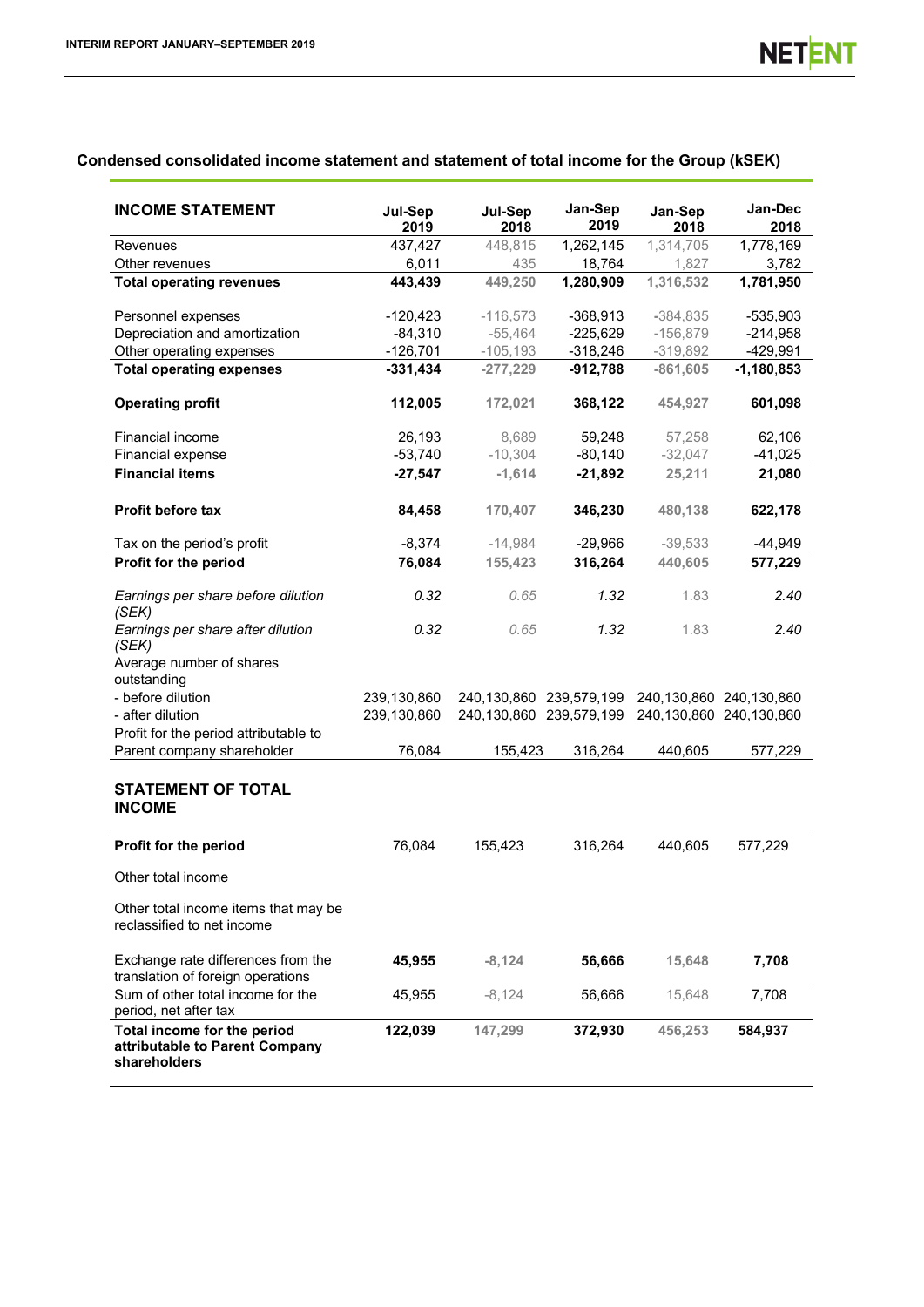# **Condensed consolidated balance sheets (kSEK)**

| <b>ASSETS</b>                     | <b>Sept 30.</b><br>2019 | Sep 30,<br>2018 | Dec 31,<br>2018 |
|-----------------------------------|-------------------------|-----------------|-----------------|
| Intangible assets                 | 3,012,147               | 335.744         | 334 786         |
| Property, plant, and equipment    | 101,527                 | 133.589         | 123 047         |
| Access right value assets         | 258,051                 | -               |                 |
| Deferred tax receivable           | 5,007                   |                 | 6019            |
| Other long-term receivables       | 28,585                  | 24,520          | 30 261          |
| <b>Total non-current assets</b>   | 3,405,317               | 493.854         | 494 112         |
|                                   |                         |                 |                 |
| Account receivables               | 151,753                 | 68,611          | 64 427          |
| Other receivables                 | 41.231                  | 52.983          | 51 866          |
| Prepaid expenses and accrued      | 183,076                 | 215.487         | 211 036         |
| revenues                          |                         |                 |                 |
| Funds held on behalf of licensees | 118,134                 | 110,333         | 29 543          |
| Cash and cash equivalents         | 300,208                 | 362,330         | 500 845         |
| <b>Total current assets</b>       | 794,402                 | 809,744         | 857 716         |
| <b>TOTAL ASSETS</b>               | 4,199,719               | 1,303,598       | 1,351,829       |

| <b>EQUITY AND LIABILITIES</b>                        | Sep 30,<br>2019 | Sep 30,<br>2018 | Dec 31.<br>2018 |
|------------------------------------------------------|-----------------|-----------------|-----------------|
| Share capital                                        | 1,205           | 1,205           | 1,205           |
| Other capital contributed                            | 95,962          | 93,812          | 93,812          |
| Reserves                                             | 88,924          | 40,198          | 32,258          |
| Retained earnings including profit for<br>the period | 576,610         | 692,121         | 828,745         |
| <b>Total equity</b>                                  | 762,701         | 827,336         | 956,020         |
| Prepayments from customers                           | 17,181          | 20,346          | 7,290           |
| Loans                                                | 2,057,228       |                 |                 |
| Other long term liabilities                          | 281,723         |                 |                 |
| Lease liabilities                                    | 178,859         |                 |                 |
| Deferred tax liability                               | 68,400          | 12,319          | 10,245          |
| <b>Total long-term liabilities</b>                   | 2,603,390       | 32,665          | 17,534          |
| Accounts payable                                     | 39,168          | 30,393          | 30,791          |
| <b>Current tax liabilities</b>                       | 38,296          | 45,178          | 24,421          |
| Lease liabilities                                    | 70,406          |                 |                 |
| Loans                                                | 252,603         |                 |                 |
| Other liabilities                                    | 193,001         | 209,723         | 138,876         |
| Accrued expenses and prepaid<br>revenues             | 240.154         | 158,303         | 184,186         |
| <b>Total current liabilities</b>                     | 833,629         | 443,597         | 378,274         |
| <b>TOTAL EQUITY AND LIABILITIES</b>                  | 4,199,719       | 1,303,598       | 1,351,829       |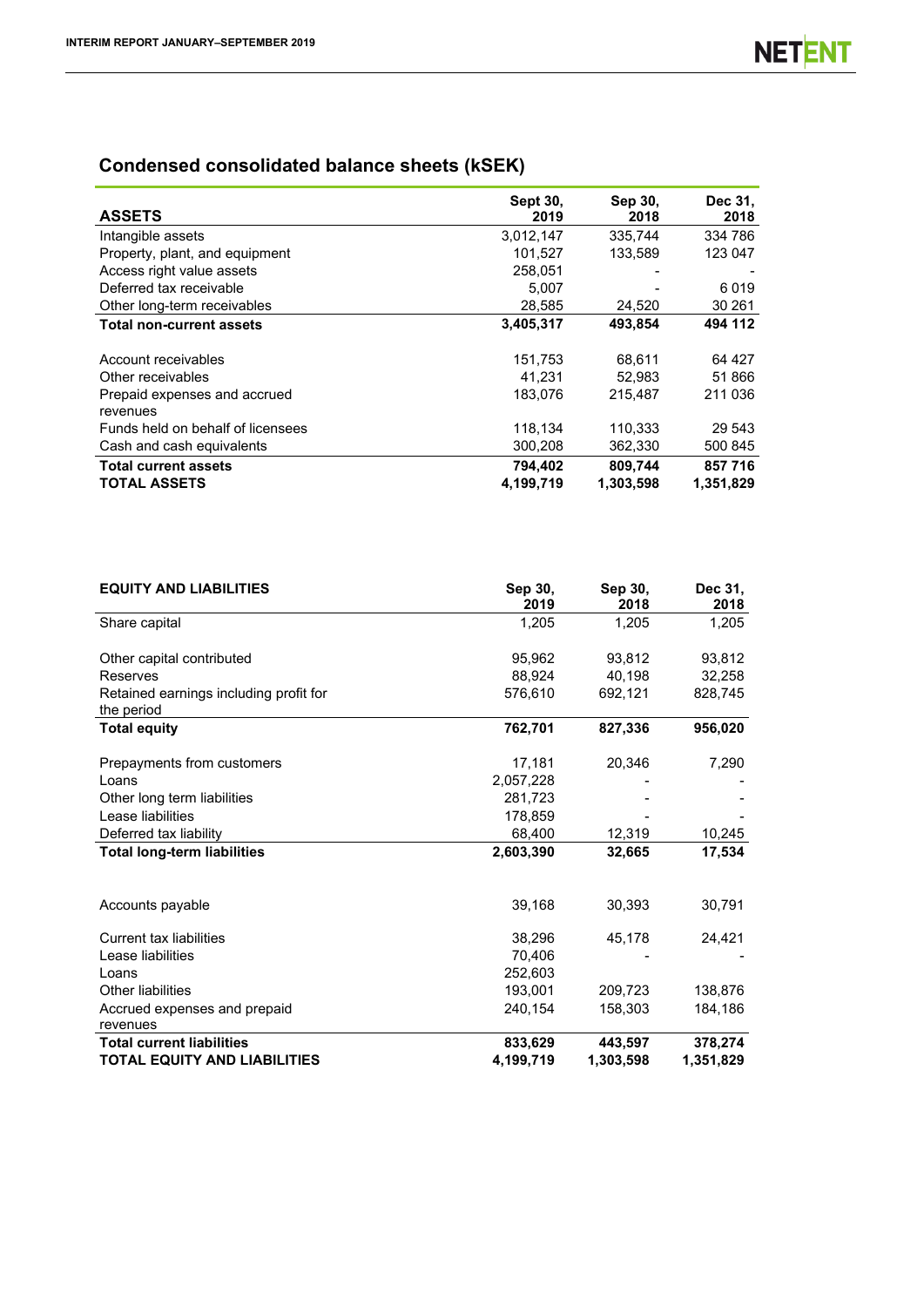# **Condensed consolidated cash flow statements (kSEK)**

| (kSEK)                                                                      | Jul-Sep<br>2019    | Jul-Sep<br>2018    | Jan-Sep<br>2019       | Jan-Sep<br>2018       | Jan-Dec<br>2018       |
|-----------------------------------------------------------------------------|--------------------|--------------------|-----------------------|-----------------------|-----------------------|
| Operating profit                                                            | 112,005            | 172,021            | 368,122               | 454,927               | 601,098               |
| Adjustment for items not included in cash flows:                            |                    |                    |                       |                       |                       |
| Depreciation, amortization and impairments                                  | 84,310             | 55,464             | 225,629               | 156,879               | 214,959               |
| Other                                                                       | $-24,599$          | $-3,599$           | $-15,965$             | 5,085                 | 304                   |
| Interest paid<br>Income tax paid                                            | $-774$<br>$-3,657$ | $-243$<br>$-3,283$ | $-2,830$<br>$-16,091$ | $-1,215$<br>$-20,293$ | $-2,039$<br>$-48,355$ |
| Cash flow from operating activities before changes in<br>working capital    | 167,286            | 220,360            | 558,865               | 595,382               | 765,966               |
| Changes in working capital                                                  | $-65.670$          | $-9.670$           | $-81.171$             | 46.264                | 61,912,               |
| Cash flow from operating activities                                         | 101,616            | 210,689            | 477,694               | 641,646               | 827,878               |
| Acquisition subsidiaries                                                    | $-2,223,923$       |                    | $-2,223,923$          |                       |                       |
| Acquisition of intangible assets                                            | $-48,502$          | $-35,231$          | $-140, 142$           | $-110, 103$           | $-147,523$            |
| Acquisition of property, plant, and equipment                               | $-5,531$           | $-8,142$           | $-12,840$             | $-28,717$             | $-38,595$             |
| Kassaflöde från investeringsverksamheten                                    | $-2,277,955$       | -43,373            | $-2,376,904$          | -138,820              | $-186, 118$           |
| New bank loan                                                               | 2,296,397          |                    | 2,296,397             |                       |                       |
| Amortization of lease liability<br>Received premium for share option rights | $-14,597$          |                    | $-44,275$<br>2,150    |                       |                       |
| Repurchase of own shares                                                    |                    |                    | $-30,355$             |                       |                       |
| Transfer to shareholders                                                    |                    |                    | $-538,044$            | $-540,294$            | $-540,294$            |
| Cash flow from financing activities                                         | 2,281,800          |                    | 1,685,872             | $-540,294$            | $-540,294$            |
| Cash flow for the period                                                    | 105,461            | $-167,317$         | $-213,336$            | $-37,468$             | 101,466               |
| Cash and cash equivalents at beginning of period                            | 193,031            | 195,494            | 500,844               | 387,035               | 387,035               |
| FX differences in cash and cash equivalents                                 | 1,716              | $-481$             | 12,703                | 12,764                | 12,343                |
| Cash and cash equivalents at end of period                                  | 300,208            | 362,330            | 300,208               | 362,330               | 500,845               |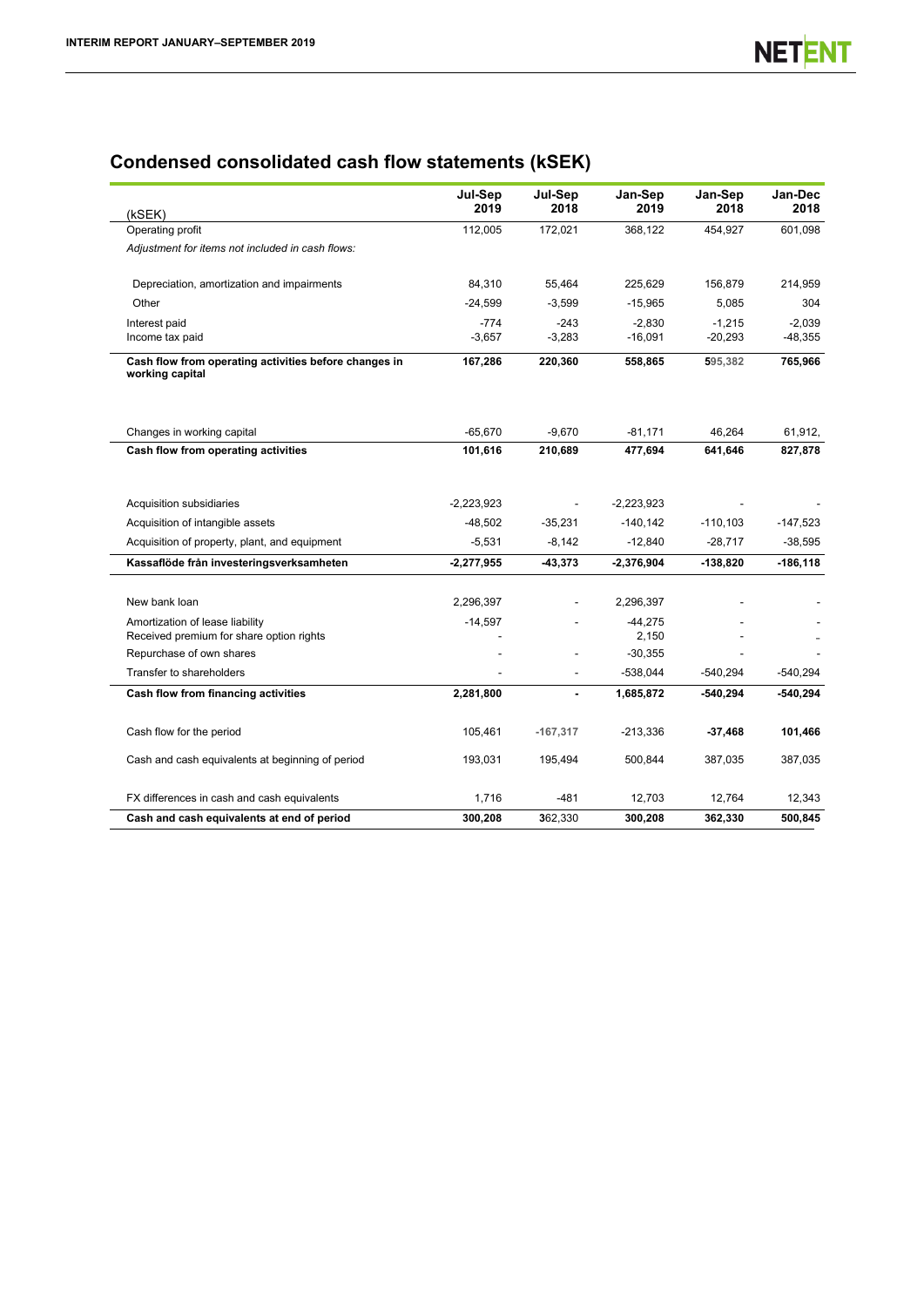# **Condensed consolidated changes in equity (kSEK)**

| 2018                                | Aktie<br>kapital         | Övrigt<br>tillskjutet<br>kapital | Reserver                 | <b>Balanserade</b><br>vinstmedel | Summa<br>eget<br>kapital |
|-------------------------------------|--------------------------|----------------------------------|--------------------------|----------------------------------|--------------------------|
| Opening equity Jan. 1, 2018         | 1.205                    | 93.812                           | 24.550                   | 791.810                          | 911.378                  |
| Cash distribution to shareholders   | $\overline{\phantom{0}}$ | $\,$                             | $\overline{\phantom{0}}$ | $-540.294$                       | -540.294                 |
| Total income for the period Jan-Dec |                          | $\blacksquare$                   | 7.708                    | 577.229                          | 584.937                  |
| Closing equity Dec. 31, 2018        | 1.205                    | 93.812                           | 32.258                   | 828.745                          | 956,020                  |

|                                                |         | Övrigt                   |          |             | Summa      |
|------------------------------------------------|---------|--------------------------|----------|-------------|------------|
|                                                | Aktie   | tillskjutet              |          | Balanserade | eget       |
| 2019                                           | kapital | kapital                  | Reserver | vinstmedel  | kapital    |
| Opening equity Jan. 1, 2019                    | 1.205   | 93.812                   | 32.258   | 828.745     | 956.020    |
| Cash distribution to shareholders              |         |                          |          | $-538.044$  | $-538.044$ |
| Repurchase of own shares                       |         | $\overline{\phantom{0}}$ | -        | $-30.355$   | $-30.355$  |
| Received premium for share option rights Total |         | 2.150                    |          |             | 2.150      |
| income for the period Jan-Sep                  |         |                          | 56.666   | 316.264     | 372,930    |
| Closing equity Sep 30, 2019                    | 1.205   | 95.962                   | 88.924   | 576.610     | 762.701    |

There is no minority interest in the Group. Thus, all equity is attributed to the Parent Company's shareholders.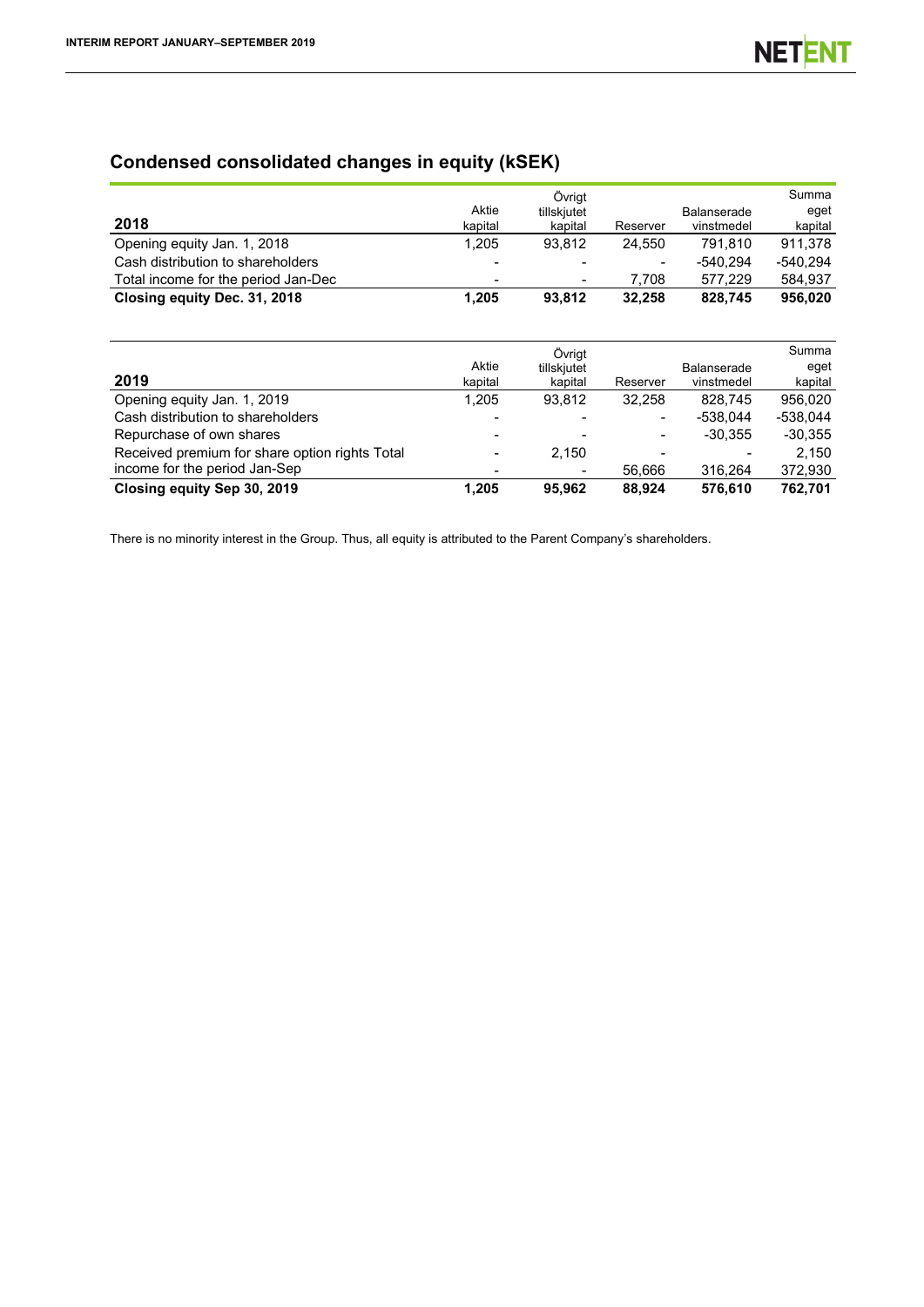# **Condensed Parent Company income statement (kSEK)**

|                                                               | Jul-Sep<br>2019 | Jul-Sep<br>2018 | Jan-Sep<br>2019 | Jan-Sep<br>2018 | Jan-Dec<br>2018  |
|---------------------------------------------------------------|-----------------|-----------------|-----------------|-----------------|------------------|
| Operating revenues                                            | 212,645         | 175,892         | 597,456         | 590,361         | 785,865          |
| Other external expenses                                       | $-68,895$       | $-63,755$       | $-201,991$      | $-215,095$      | $-280,035$       |
| Personnel expenses                                            | $-99,418$       | $-95,793$       | $-305, 164$     | $-320,752$      | -435,993         |
| Depreciation and amortization                                 | $-4,391$        | $-6,272$        | $-14,539$       | $-20,672$       | $-26,474$        |
| <b>Operating profit</b>                                       | 39,942          | 10,073          | 75,762          | 33,842          | 43,363           |
| <b>Financial items</b><br>Transfer to untaxed reserves        | $-17,076$       | 232             | $-2,012$        | 21,207          | 534,188<br>9,547 |
| Profit before tax                                             | 22,866          | 10,305          | 73,750          | 55,049          | 587,098          |
| Tax on the period's profit                                    | $-5,087$        | $-2,524$        | $-18,406$       | $-12,645$       | $-17,178$        |
| Profit for the period                                         | 17,779          | 7,781           | 55,344          | 42,404          | 569,921          |
| RAPPORT ÖVER RESULTAT OCH<br><b>TOTALRESULTAT</b>             |                 |                 |                 |                 |                  |
| Profit for the period                                         | 17,779          | 7,781           | 55,344          | 42,404          | 569,921          |
| Other total income                                            |                 |                 |                 |                 |                  |
| Sum of other total income for the<br>period.<br>net after tax |                 |                 |                 |                 |                  |
| Total income for the period                                   | 17,779          | 7,781           | 55,344          | 42,404          | 569,921          |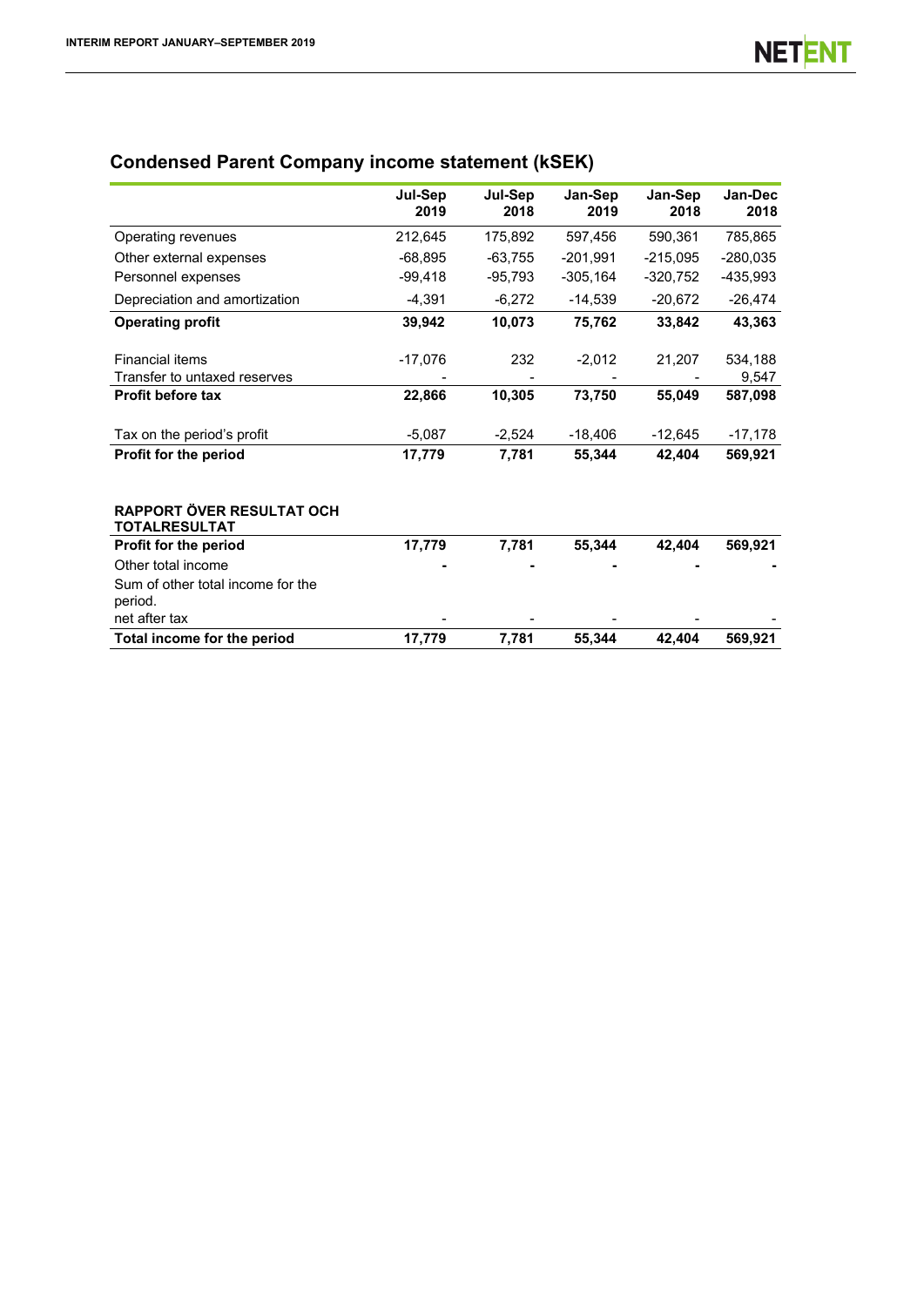# **Condensed Parent Company balance sheet (kSEK)**

| <b>ASSETS</b>                         | Sep 30,<br>2019 | Sep 30,<br>2018 | Dec 31,<br>2018 |
|---------------------------------------|-----------------|-----------------|-----------------|
| Intangible assets                     | 8,157           | 2,737           | 3,260           |
| Tangible assets                       | 43,639          | 56,475          | 52,391          |
| Long term internal receivables        | 2,057,228       |                 |                 |
| Other long term assets                | 8,007           | 6,773           | 17,690          |
| <b>Total non-current assets</b>       | 2,117,031       | 65,968          | 73,341          |
| Account receivables                   | 5,652           | 180             |                 |
| Receivables from Group companies *    | 393.684         | 185,608         | 527,997         |
| Current tax receivables               | 939             | 5,850           | 3,108           |
| Other receivables                     | 9,289           | 9,532           | 12,025          |
| Prepaid expenses and accrued revenues | 37,184          | 42.837          | 37,241          |
| Cash and cash equivalents             | 48,704          | 27,956          | 153,230         |
| <b>Total current assets</b>           | 495,452         | 271,963         | 733.601         |
| <b>TOTAL ASSETS</b>                   | 2,612,483       | 337,949         | 806,942         |

|                                       | Sep 30,   | Sep 30, | Dec 31, |
|---------------------------------------|-----------|---------|---------|
| <b>EQUITY AND LIABILITIES</b>         | 2019      | 2018    | 2018    |
| Share capital                         | 1,205     | 1,205   | 1,205   |
| Statutory reserve                     | 38        | 38      | 38      |
| Share premium reserve                 | 61,035    | 58,885  | 58,885  |
| Retained earnings                     | 59,676.   | 20,590  | 20,590  |
| Profit for the period                 | 17,779    | 42,404  | 569,921 |
| <b>Total equity</b>                   | 139,733   | 123,122 | 650,638 |
|                                       |           |         |         |
| Loans, long term                      | 2,057,228 |         |         |
|                                       |           |         |         |
| <b>Untaxed reserves</b>               | 19,474    | 29,021  | 19,474  |
| Accounts payable                      | 21,845    | 18,541  | 23,301  |
| Loans                                 | 252,603   |         |         |
|                                       |           |         |         |
| Liabilities to Group companies        |           | 65,768  |         |
| <b>Tax liabilities</b>                |           |         |         |
| <b>Other liabilities</b>              | 6,943     | 7,044   | 8,891   |
| Accrued expenses and prepaid revenues | 114,657   | 94,453  | 104,639 |
| <b>Total current liabilities</b>      | 396,048   | 185,806 | 136,831 |
| <b>TOTAL EQUITY AND LIABILITIES</b>   | 2,612,483 | 337,949 | 806,942 |

*\*) Net receivables with Group companies include borrowed cash funds via the Group cashpool with SEK 477,915 kSEK.*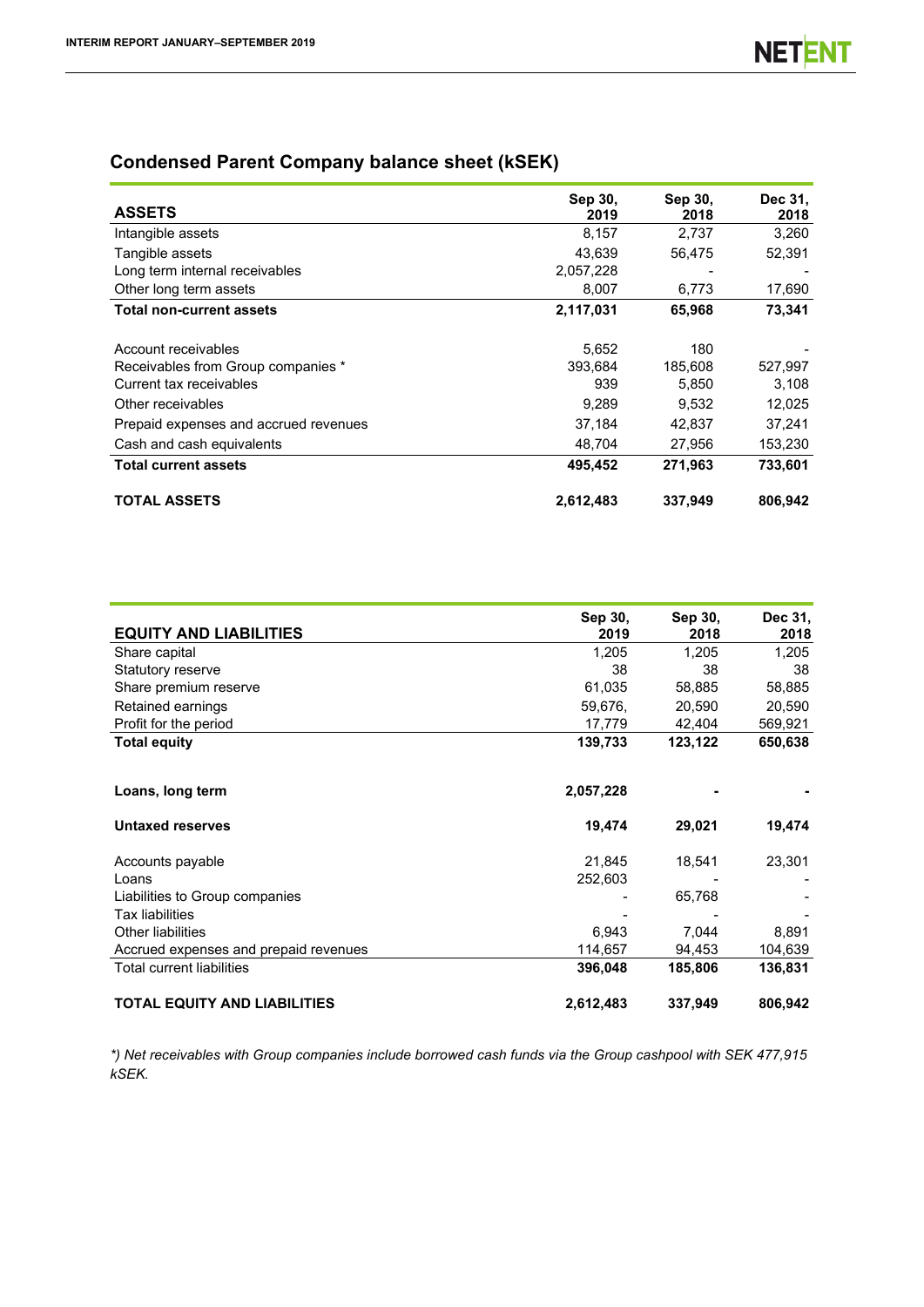# **Key data and KPI's**

The Company presents some financial measures in this report, which are not defined by IFRS. The Company believes that these measures provide valuable additional information to investors and management for evaluating the Company's financial performance and financial position. It should be noted that these measures, as defined, may not be comparable to similarly titled measures used by other companies. These non-IFRS measures should not be considered as substitutes to financial reporting measures prepared in accordance with IFRS. The tables below show some measures that are not defined by IFRS.

# **Consolidated key data and figures for the Group**

|                                                                 | Jul-Sep<br>2019 | Jul-Sep<br>2018 | Jan-Sep<br>2019 | Jan-Sep<br>2018 | Jan-Dec<br>2018 |
|-----------------------------------------------------------------|-----------------|-----------------|-----------------|-----------------|-----------------|
| Financial measures defined by IFRS:                             |                 |                 |                 |                 |                 |
|                                                                 |                 |                 |                 |                 |                 |
| Operating revenues (kSEK)                                       | 443,439         | 449,250         | 1,280,909       | 1,316,532       | 1,781,950       |
| Earnings per shares before dilution (SEK)                       | 0.32            | 0.65            | 1.32            | 1.83            | 2.40            |
| Earnings per shares after dilution (SEK)                        | 0.32            | 0.65            | 1.32            | 1.83            | 2.40            |
| Average number of outstanding shares                            |                 |                 |                 |                 |                 |
| before dilution                                                 | 239,130,860     | 240,130,860     | 239,579,199     | 240,130,860     | 240,130,860     |
| Average number of outstanding shares<br>after dilution          | 239,130,860     | 240,130,860     | 239,579,199     | 240,130,860     | 240,130,860     |
| Number of outstanding shares at period's                        |                 |                 |                 |                 |                 |
| end before dilution<br>Number of outstanding shares at period's | 239,130,860     | 240,130,860     | 239,130,860     | 240,130,860     | 240,130,860     |
| end after dilution                                              | 239,130,860     | 240,130,860     | 239,130,860     | 240,130,860     | 240,130,860     |
|                                                                 |                 |                 |                 |                 |                 |
|                                                                 |                 |                 |                 |                 |                 |
| <b>Alternative Performance Measures:</b>                        |                 |                 |                 |                 |                 |
| Operating revenues (kEUR)                                       | 41,585          | 43,143          | 121,234         | 128,634         | 173,736         |
| Operating margin (percent)                                      | 25.3            | 38.3            | 28.7            | 34.6            | 33.7            |
| EBITDA margin (percent)                                         | 44.3            | 50.6            | 46.4            | 46.5            | 45.8            |
| Effective tax rate (percent)                                    | 9.9             | 8.8             | 8.7             | 8.2             | 7.2             |
|                                                                 |                 |                 |                 |                 |                 |
| Return on equity, rolling 12 months                             |                 |                 |                 |                 |                 |
| (percent)                                                       | 52.6            | 68.3            | 52.6            | 68.3            | 65.3            |
| Equity/assets ratio (percent)                                   | 18.2            | 63.5            | 18.2            | 63.5            | 70.7            |
| Quick ratio (percent)                                           | 95.3            | 182.5           | 95.3            | 182.5           | 226.7           |
| Net interest-bearing liabilities (kSEK) (1)                     | 2,465,004       | $-362,330$      | 2,465,004       | $-362,330$      | $-500,845$      |
| Net debt/equity ratio (multiple)                                | 3.2             | $-0.4$          | 3.2             | $-0.4$          | $-0.5$          |
| Equity per share before dilution (SEK)                          | 3.19            | 3.45            | 3.19            | 3.45            | 3.98            |
| Equity per share after dilution (SEK)                           | 3.19            | 3.45            | 3.19            | 3.45            | 3.98            |
|                                                                 |                 |                 |                 |                 |                 |
| Average number of employees                                     | 746             | 806             | 757             | 807             | 800             |
| Employees at period's end                                       | 858             | 816             | 858             | 816             | 804             |
| Employees and external resources at                             |                 |                 |                 |                 |                 |
| period's end                                                    | 1,069           | 1,002           | 1,069           | 1,002           | 990             |

(1) A negative figure means that the Group has a net cash position (cash in excess of interest-bearing liabilities).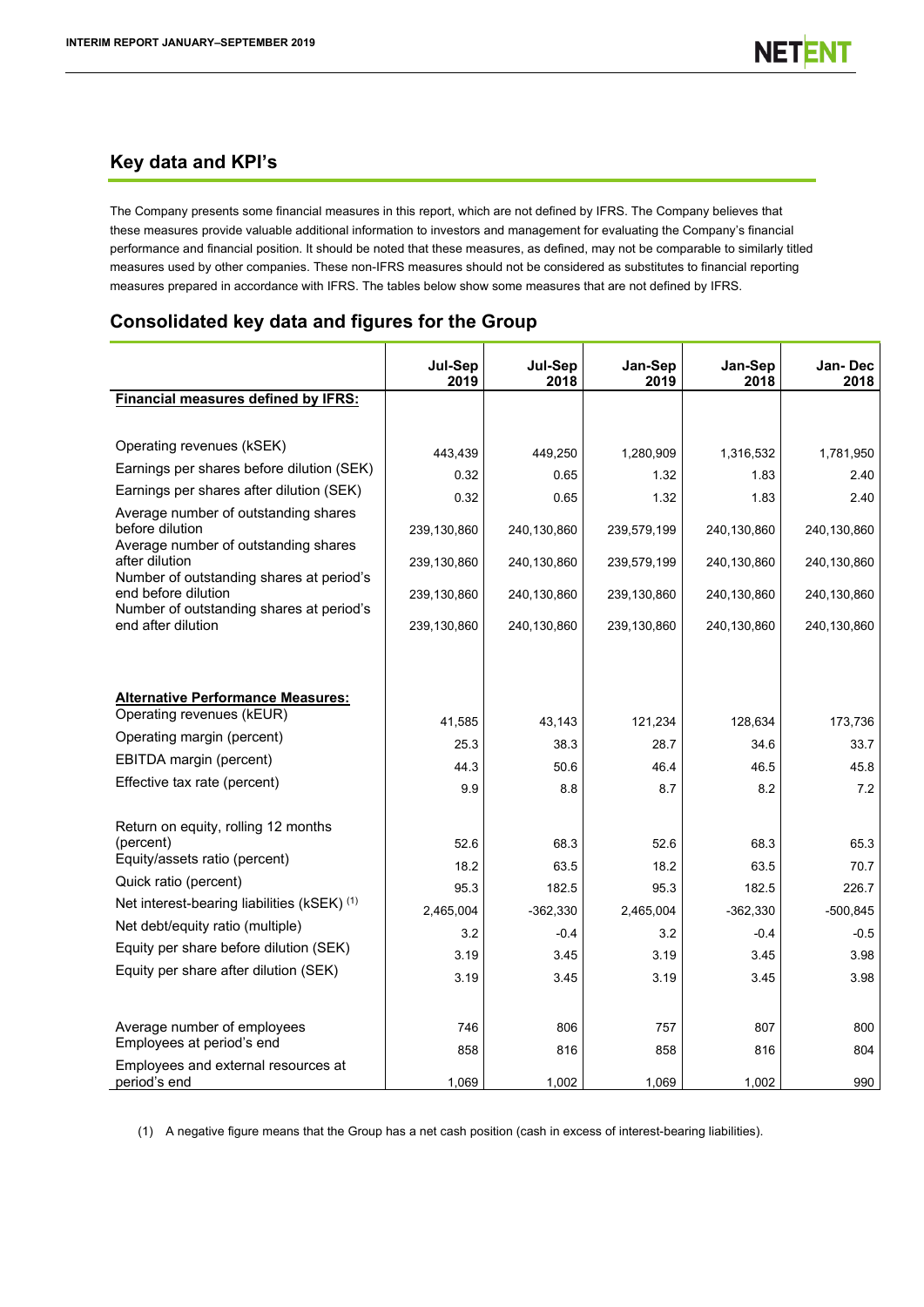# **Consolidated key data and figures by quarter for the Group**

|                                                 | 2019           | 2019           | 2019    | 2018   | 2018           | 2018           | 2018   | 2017   | 2017   |
|-------------------------------------------------|----------------|----------------|---------|--------|----------------|----------------|--------|--------|--------|
|                                                 | Q <sub>3</sub> | Q <sub>2</sub> | Q1      | Q4     | Q <sub>3</sub> | Q <sub>2</sub> | Q1     | Q4     | Q3     |
| Financial measures defined by IFRS:             |                |                |         |        |                |                |        |        |        |
| Operating revenues (kSEK)                       | 443.4          | 419.4          | 418.1   | 465.4  | 449.3          | 437.2          | 430.1  | 425.0  | 404.8  |
| Cash and cash equivalents (SEKm) <sup>(2)</sup> | 300.2          | 193.0          | 596.6   | 500.8  | 362.3          | 195.5          | 560.9  | 387.0  | 144.7  |
| Funds held on behalf of licensees (SEKm)        | 118.1          | 97.8           | 46.4    | 29.5   | 110.3          | 56.4           | 75.4   | 82.5   | 43.7   |
| <b>Alternative Performance Measures:</b>        |                |                |         |        |                |                |        |        |        |
| Operating revenues (EURm)                       | 41.6           | 39.5           | 40.1    | 45.1   | 43.1           | 42.3           | 43.2   | 43.4   | 42.4   |
| Operating profit (SEKm)                         | 112.0          | 130.0          | 126.1   | 146.2  | 172.0          | 148.8          | 134.1  | 152.7  | 155.1  |
| Operating margin (percent)                      | 25.3           | 31.0           | 30.2    | 31.4   | 38.3           | 34.0           | 31.2   | 35.9   | 38.3   |
| EBITDA margin (percent)                         | 44.3           | 48.0           | 47.0    | 43.9   | 50.6           | 46.3           | 42.3   | 45.7   | 48.1   |
| Growth in SEK vs prior year (percent)           | $-1.3$         | $-4.1$         | $-2.8$  | 9.5    | 11.0           | 5.9            | 9.3    | 6.5    | 14.4   |
| Growth in EUR vs prior year (percent)           | $-3.6$         | $-6.6$         | $-7.0$  | 3.9    | 1.8            | $-0.8$         | 4.3    | 5.8    | 14.2   |
| Growth in SEK vs prior quarter (percent)        | 5.7            | 0.3            | $-10.2$ | 3.6    | 2.8            | 1.7            | 1.2    | 5.0    | $-1.9$ |
| Growth in EUR vs prior quarter (percent)        | 5.2            | $-1.6$         | $-11.0$ | 4.5    | 1.9            | $-1.9$         | $-0.6$ | 2.5    | $-0.7$ |
| Equity/assets ratio (percent)                   | 18.2           | 47.7           | 63.2    | 70.7   | 63.5           | 60.7           | 70.7   | 69.2   | 68.0   |
| Return on equity rolling 12 months (percent)    | 52.6           | 60.7           | 62.2    | 65.3   | 68.2           | 68.3           | 69.5   | 67.4   | 66.6   |
| Net debt/equity ratio (multiple)                | 3.2            | $-0.3$         | $-0.6$  | $-0.5$ | $-0.4$         | $-0.3$         | $-0.5$ | $-0.4$ | $-0.2$ |
| Share price at end of period                    | 30.35          | 29.75          | 33.75   | 36.55  | 36.04          | 47.90          | 41.94  | 56.50  | 63.20  |
| Earnings per share after dilution (SEK)         | 0.32           | 0.50           | 0.50    | 0.57   | 0.65           | 0.58           | 0.61   | 0.64   | 0.59   |
| Book equity per share (SEK)                     | 3.19           | 2.68           | 4.51    | 3.98   | 3.45           | 2.83           | 4.47   | 3.80   | 3.07   |
| Cash flow from operations per share (SEK)       | 0.42           | 0.94           | 0.56    | 0.78   | 0.88           | 0.93           | 0.86   | 1.24   | 0.13   |
| Average number of employees                     | 746            | 730            | 783     | 808    | 802            | 802            | 787    | 789    | 749    |

# **Reconciliation to IFRS**

| (SEKm)                               | 2019           | 2019           | 2019     | 2018     | 2018           | 2018           | 2018     | 2017     | 2017     |
|--------------------------------------|----------------|----------------|----------|----------|----------------|----------------|----------|----------|----------|
|                                      | Q <sub>3</sub> | Q <sub>2</sub> | Q1       | Q4       | Q <sub>3</sub> | Q <sub>2</sub> | Q1       | Q4       | Q3       |
| <b>EBITDA</b>                        |                |                |          |          |                |                |          |          |          |
| Profit for the period                | 76.1           | 119.9          | 120.2    | 136.6    | 155.4          | 139.3          | 145.8    | 154.7    | 141.6    |
| Tax on profit for the period         | 8.4            | 10.9           | 10.7     | 5.4      | 15.0           | 12.6           | 11.9     | $-2.2$   | 11.6     |
| <b>Financial items</b>               | $-27.5$        | 0.8            | 4.9      | $-4.1$   | $-1.6$         | 3.1            | 23.7     | $-0.1$   | $-1.8$   |
| Depreciation & Amortization          | 84.3           | 71.1           | 70.2     | 58.1     | 55.5           | 53.5           | 47.9     | 41.7     | 39.8     |
| <b>EBITDA</b>                        | 196.3          | 201.1          | 196.3    | 204.3    | 227.5          | 202.3          | 182.0    | 194.3    | 194.9    |
|                                      |                |                |          |          |                |                |          |          |          |
| Net interest-bearing liabilities     |                |                |          |          |                |                |          |          |          |
| Interest-bearing provisions          |                |                |          |          |                |                |          |          |          |
| Interest-bearing liabilities         | 2,765.2        |                |          |          |                |                |          |          |          |
|                                      |                |                |          |          |                |                |          |          |          |
| Cash and cash equivalents (2)        | $-300.2$       | $-193.0$       | $-596.6$ | $-500.8$ | $-362.3$       | $-195.5$       | $-560.9$ | $-387.0$ | $-144.7$ |
|                                      |                |                |          |          |                |                |          |          |          |
| Net interest-bearing liabilities (1) | 2,465.0        | $-193.0$       | $-596.6$ | $-500.8$ | $-362.3$       | $-195.5$       | $-560.9$ | $-387.0$ | $-144.7$ |
|                                      |                |                |          |          |                |                |          |          |          |
| <b>Quick ratio</b>                   |                |                |          |          |                |                |          |          |          |
| <b>Total current assets</b>          | 794.4          | 600.1          | 955.9    | 857.7    | 809.7          | 607.5          | 995.3    | 815.2    | 627.4    |
| Total current liabilities            | 833.6          | 489.7          | 400.0    | 378.3    | 443.6          | 402.3          | 378.9    | 342.2    | 287.8    |
| Quick ratio (percent)                | 95.3           | 122.5          | 239.0    | 226.7    | 182.5          | 151.0          | 262.7    | 238.2    | 218.0    |

(1) A negative figure means that the Group has a net cash position (cash in excess of interest-bearing liabilities).

(2) Excluding funds held on behalf of licensees.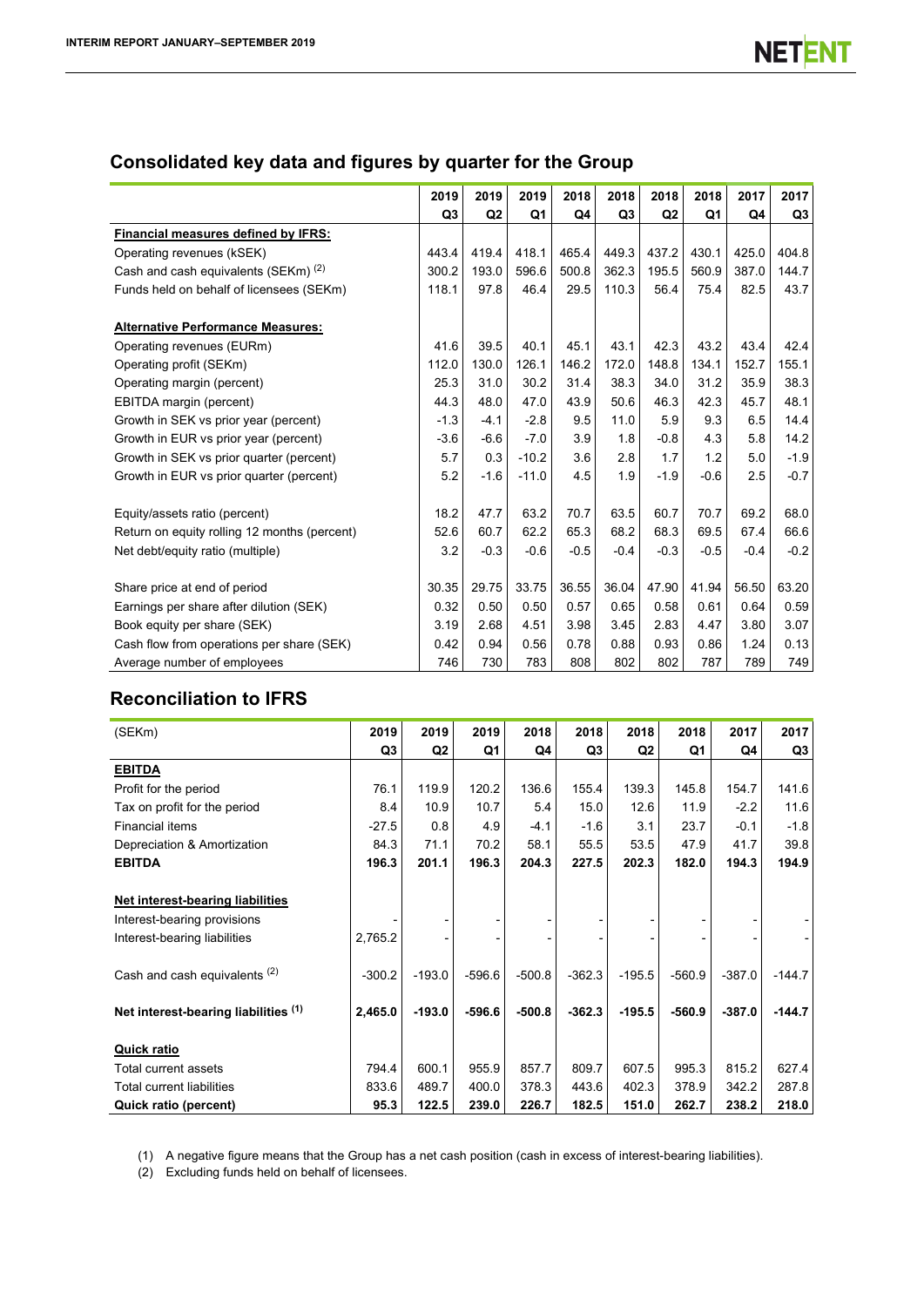## **Notes**

## **Note 1 Accounting Principles**

The consolidated financial statements have been prepared in accordance with the International Financial Reporting Standards (IFRS) and the interpretations issued by the IFRS Interpretations Committee (IFRIC) as adopted for application in the EU. In addition. the Swedish Financial Reporting Board's recommendation RFR 1 Supplementary Accounting Rules for Groups has also been applied. This consolidated report has been prepared in accordance with the Swedish Annual Accounts Act (ÅRL) and IAS 34 Interim Financial Reporting. The accounts for the Parent Company have been prepared in accordance with the Swedish Annual Accounts Act and the Swedish Financial Reporting Board's recommendation RFR 2 Accounting for Legal Entities. The accounting standards applied for the Group and the Parent Company are the same as those applied in preparation of the most recent annual report. with the exceptions described below.

IFRS 16 Leases is replacing IAS 17 Leasing agreements and as of January 1st. 2019. With IFRS 16 the main part of the lease contracts should be reported as assets and liabilities in the balance sheet. From January 1st. 2019. the classifications of operational and financial leasing contracts are no longer applicable. The underlying asset of the leasing agreement is recognized on the balance sheet. NetEnt has implemented the modified retroactive transition regarding the accounting of lease contracts as earlier were reported as operational leasing. This method gives a leasing liability that is calculated as the net present value of remaining leasing commitments discounted with the margin cost of borrowing in the beginning of the period where the company starts to use this standard. IFRS 16 is applied retroactively but prior period financial information has not been restated. The effects of this implementation and the adjustments of opening balances according to the new standard are summarized in note 3 on page 20 in this report.

The group assesses if an agreement is or includes a rent/lease agreement at the start of the agreement. The group reports access right asset and a corresponding lease liability for all lease agreements in which the group is lessee. This does not include short term leases (defined as leases with a lease period 12 months or under) and for leases where the asset has a low value. For these lease agreements the group reports the lease cost as a linear operating cost over the lease period.

The lease liability is valued initially to the present value of future lease costs. discounted with the lease agreements implicit interest. If this interest cannot be easily determined. the group uses the marginal loan rate.

Lease costs that are included in the valuation of the lease liability are:

- Fixed lease costs after deductions for any benefits.
- Variable lease costs that depends on an index or a price. initially valued with assistance of index or price at the start date.

The long term part of the lease liability is presented on a separate line in the group report on financial position and the short term part of the lease liability is presented on a separate line in current liabilities.

The group reevaluates the lease liability (and does the corresponding change on the right of use asset) if:

The lease period has changed or if there is a change in assessment of an option to buy the asset. In these cases the lease liability is recalculated by discounting the changed lease costs with a changed discount rate.

- Lease costs changes due to changes in index. price or changes in amount that is expected to be paid out according to a residual warranty. In these cases the lease liability is recalculated by discounting the changed lease costs with the initial discount rate (unless the changes in lease costs is due to changes in variable interest rate. then a changes discount rate is used).
- A lease agreement is changed and the change is not registered as a separate agreement. In these cases the lease liability is recalculated by discounting the changed lease costs with a changed discount rate.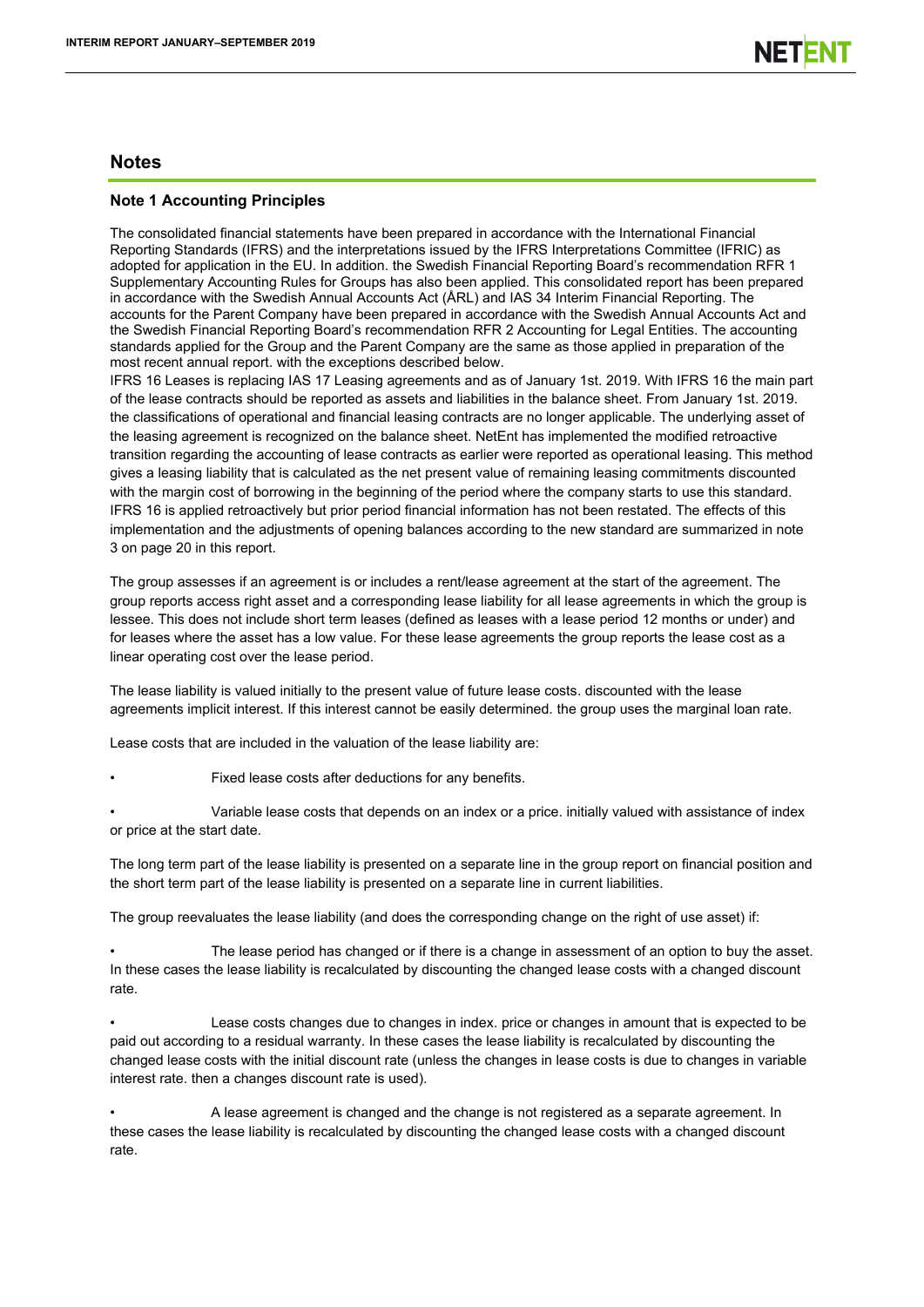At the time of the purchase the right of use assets is set to the value of the corresponding lease liability. lease costs at prior to the start date and any initial direct costs. In subsequent periods these are valued to the acquisition cost after deduction for accumulated depreciations and write-downs.

Depreciations on right of use assets takes place over an estimated useful life or over the agreed upon period. if that is shorter. If a lease agreement transfers the ownership to the underlying asset at the end of the lease period or if the acquisition value of the right of use reflects that the group expects to exercise a buy option. depreciation is done over the useful life of the asset. Depreciation begins at the start date of the lease agreement.

Access right value assets is presented in the Access right value assets in the group report on financial position.

The group applies IAS 36 Depreciation to determine if there is a need for impairment for the access right asset and reports any identified impairment the same way as tangible assets.

For additional information and specifications regarding the application and the adjustment of the opening balances. refer to note 3 on page 20 in this report

For further information on the accounting standards. please see the most recent annual report at www.netent.com. Amounts are expressed in KSEK (thousands of Swedish kronor) unless otherwise indicated.

Amounts or figures in parentheses indicate comparative figures for the corresponding period last year. MSEK stands for millions of Swedish kronor.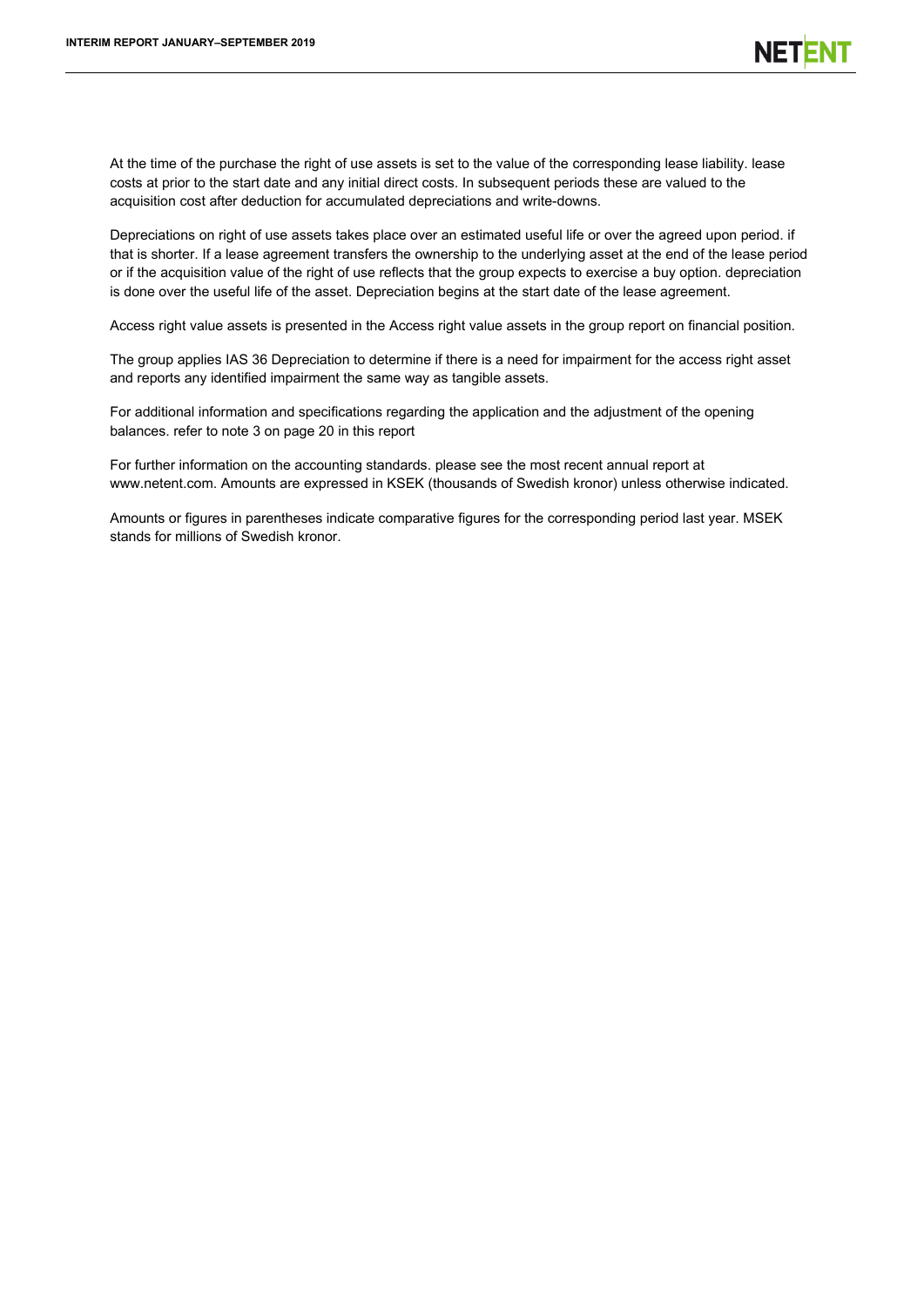# **Note 2 – Specification of revenues (kSEK)**

| Type of revenue                                                                                                   | Jul-Sep<br>2019 | Jul-Sep<br>2018 | Jan-Sep<br>2019 | Jan-Sep<br>2018 | Jan-dec<br>2018 |
|-------------------------------------------------------------------------------------------------------------------|-----------------|-----------------|-----------------|-----------------|-----------------|
| Royalties                                                                                                         | 424,060         | 435,844         | 1,218,149       | 1,279,997       | 1,727,141       |
| Setup fees                                                                                                        | 13,368          | 12,971          | 43,996          | 34,708          | 51,027          |
| Other revenues                                                                                                    | 6,011           | 435             | 18,764          | 1,827           | 3,782           |
| Total                                                                                                             | 443,439         | 449,250         | 1,280,909       | 1,316,532       | 1,781,950       |
| Timing for revenue recognition                                                                                    | Jul-sep<br>2019 | Jul-sep<br>2018 | Jan-Sep<br>2019 | Jan-Sep<br>2018 | Jan-dec<br>2018 |
| Performance commitment<br>fullfilled at a certain time<br>Performance<br>commitment fulfilled<br>over a period of | 430,071         | 436,279         | 1,236,913       | 1,281,824       | 1,730,923       |
| time                                                                                                              | 13,368          | 12,971          | 43,996          | 34,708          | 51,027          |
| <b>Total</b>                                                                                                      | 443,439         | 449,250         | 1,280,909       | 1,316,532       | 1,781,950       |
| <b>Geographic allocation</b>                                                                                      | Jul-sep<br>2019 | Jul-Sep<br>2018 | Jan-Sep<br>2019 | Jan-Sep<br>2018 | Jan-dec<br>2018 |
| Malta                                                                                                             | 35.7%           | 43.1%           | 35.6%           | 42.8%           | 43.9%           |
| Other countries                                                                                                   | 64.3%           | 56.9%           | 64.4%           | 57.2%           | 56.1%           |
| <b>Total</b>                                                                                                      | 100.0%          | 100.0%          | 100.0%          | 100.0%          | 100.0%          |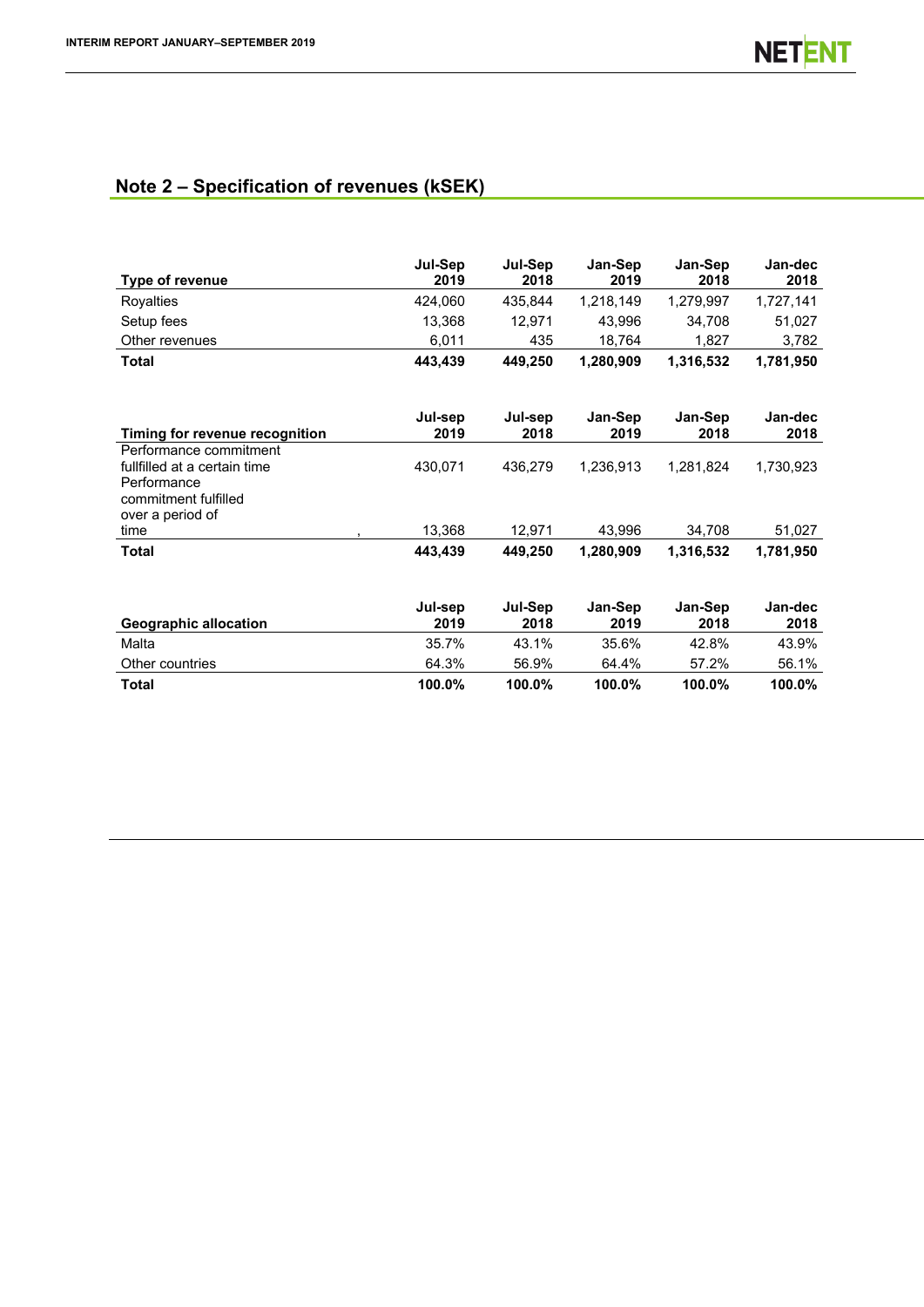# **Note 3 - Reconciliation of IFRS 16**

The opening balances per 1 January 2019 are adjusted according to IFRS 16. For NetEnt the IFRS 16 adjustments mainly relates to the office leases.

# **Effects on assets. liabilities and equity. 1 January 2019**

| Amounts in kSEK                                 | Reported<br><b>Balance sheet</b> | <b>IFRS 16</b><br>adjustment | <b>Recalculated</b><br><b>Balance sheet</b> |
|-------------------------------------------------|----------------------------------|------------------------------|---------------------------------------------|
| <b>Fixed assets</b>                             | 463,851                          |                              | 463,851                                     |
| Other non-current receivables                   | 30,261                           | 282,400                      | 312,661                                     |
| <b>Total non-current assets</b>                 | 494,112                          | 282,400                      | 776,512                                     |
| Other receivables                               | 145,835                          |                              | 145,835                                     |
| Prepaid expenses and accrued income             | 211,036                          | $-16,600$                    | 194,436                                     |
| Cash and cash equivalents                       | 500,845                          |                              | 500,845                                     |
| <b>Total current assets</b>                     | 857,716                          | $-16,600$                    | 841,116                                     |
| <b>TOTAL ASSETS</b>                             | 1,351,828                        | 265,800                      | 1,617,628                                   |
|                                                 |                                  |                              |                                             |
| Share capital                                   | 1,205                            |                              | 1,205                                       |
| Other capital contributed and reserves          | 126,070                          |                              | 126,070                                     |
| Retained earnings including profit for the year | 828,745                          |                              | 828,745                                     |
| Summa eget kapital                              | 956,020                          |                              | 956,020                                     |
| Prepayments from customers                      | 7,290                            |                              | 7,290                                       |
| Lease liabilities                               |                                  | 208,500                      | 208,500                                     |
| Deferred tax liability                          | 10,245                           |                              | 10,245                                      |
| <b>Total non-current liabilities</b>            | 17,534                           | 208,500                      | 226,034                                     |
| <b>Other liabilities</b>                        | 194,088                          |                              | 194,088                                     |
| Lease liabilities                               |                                  | 64,800                       | 64,800                                      |
| Accrued expenses and deferred income            | 184,186                          | $-7,500$                     | 176,686                                     |
| <b>Total current liabilities</b>                | 378,274                          | 57,300                       | 435,574                                     |
| <b>TOTAL EQUITY AND LIABILITIES</b>             | 1,351,828                        | 265,800                      | 1,617,628                                   |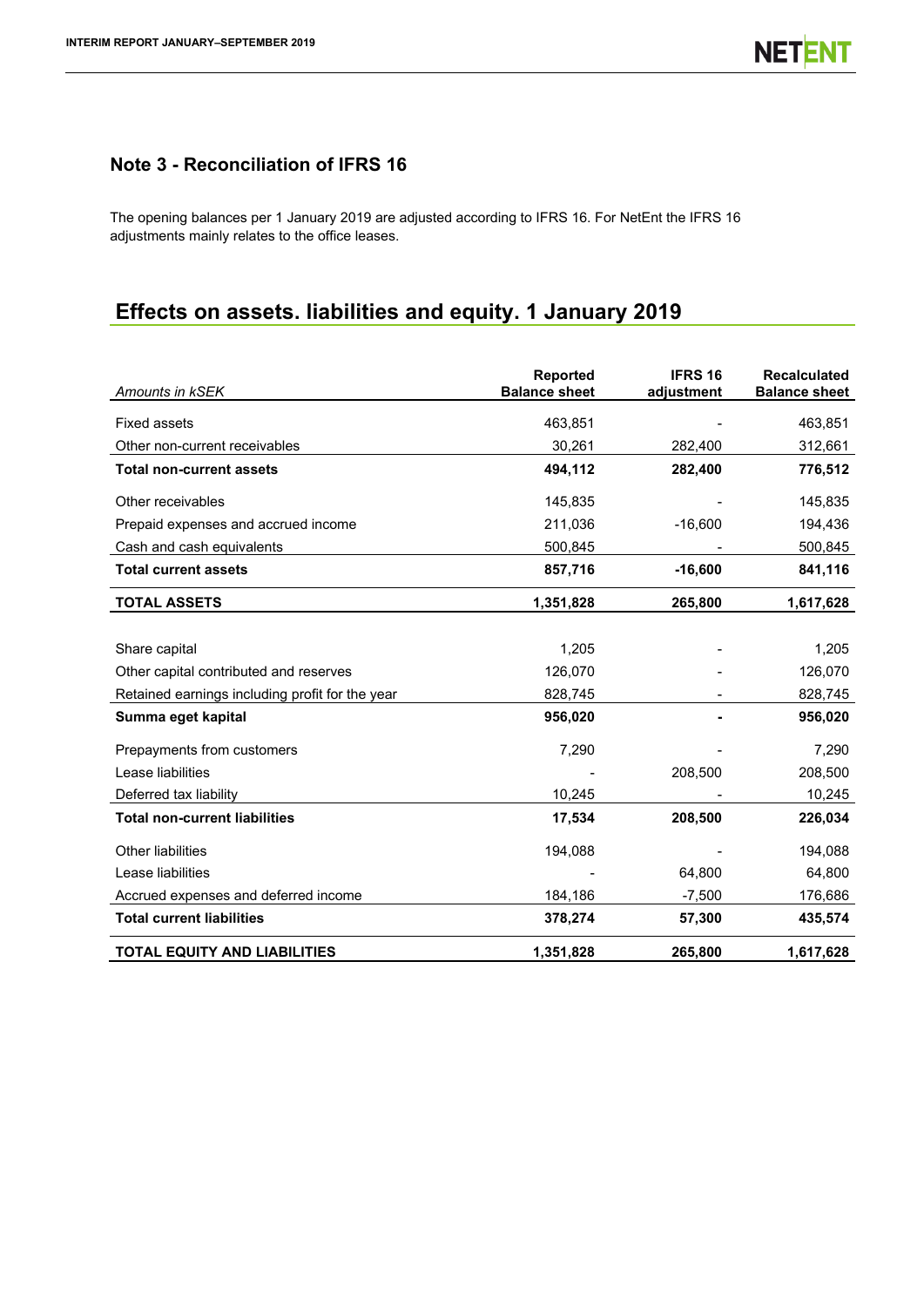## **Note 4 – Acquisition of subsidiary**

On September 5. 100 percent of the share capital of Red Tiger Gaming Limited ("Red Tiger") was acquired and has been included in the group accounts since the beginning of September. Red Tiger is a supplier of online casino games and software for gambling operators worldwide. Founded in 2014. the company had 169 employees on September 30. 2019. with operations in Malta. Isle of Man. Gibraltar. Alderney and Bulgaria. The acquisition. financed through new bank loans and existing cash. amounted to an enterprise value of GBP 200 million with a conditional earn-out payment of maximum GBP 23 million. which can be paid out in 2022. The earnout payment is subject to the financial performance of Red Tiger in the coming two years and the net present value has been recognized as a financial liablity as per September 30<sup>th</sup>. 2019. The net present value has been calculated using a disocunt rate (WACC) of 10 percent.

New credit facilities related to the acquisition of Red Tiger amount to EUR 243 million. of which EUR 217.5 million had been utilized as per September 30<sup>th</sup>. 2019. This amount consists of two credit facilities. The first facility amount to EUR 103.0 and will be amortized over the term of the loan. which is four years. The second facility amount to EUR 114.5 million is due in 2023 with a bullet repayment. The unutilized amount of EUR 25.5 million is related to the conditional earn-out liability. which is due in the beginning of 2022 subject to the financial performance of Red Tiger. The interest rates and other terms of the credit facilities are in line with overall market conditions. The terms of the credit facilities require NetEnt to meet a number of covenants starting from the fourth quarter of 2019.

The total purchase for Red Tiger amounted to SEK 2.552 million. Red Tiger was consolidated from the beginning of September 2019. which resulted in an increase in net assets of SEK 1.108 million. of which brand represents SEK 399 million. customer relations SEK 444 million. technology SEK 45 million. and games including daily jackpots represent SEK 244 million. The rest of the purchase price consist of goodwill amounting to SEK 1.444 million. mainly attributable to the unique competence in games development and production. as well as the strong market position that Red Tiger contributes with. More details about the purchase price allocation can be found in the table below.

| <b>Acquired net assets</b>     | <b>MSEK</b> |
|--------------------------------|-------------|
| <b>Customer relationships</b>  | 444 0       |
| <b>Trademark</b>               | 399.1       |
| <b>Technical platform</b>      | 45.4        |
| Game portfolio                 | 2444        |
| Deferred tax                   | $-56.6$     |
| Other intangible assets        | 62.6        |
| Tangible assets                | 2.8         |
| Accounts receivable            | 38.9        |
| Cash and bank                  | 112.5       |
| Other current receivables      | 10.0        |
| Other long term liabilities    | $-153.3$    |
| Accounts payable               | $-4.8$      |
| Other short term liabilities   | $-37.3$     |
| Total                          | 1 107.6     |
| <b>Purchase price</b>          | <b>MSEK</b> |
| Original purchase price        | 2 3 3 6.4   |
| Earn-out (booked as liability) | 215.6       |
| <b>Total purchase price</b>    | 2 552.0     |
| Acquired net asset value       | $-1$ 107.6  |
| Goodwill                       | 1444.4      |

## **Preliminary purchase price allocation**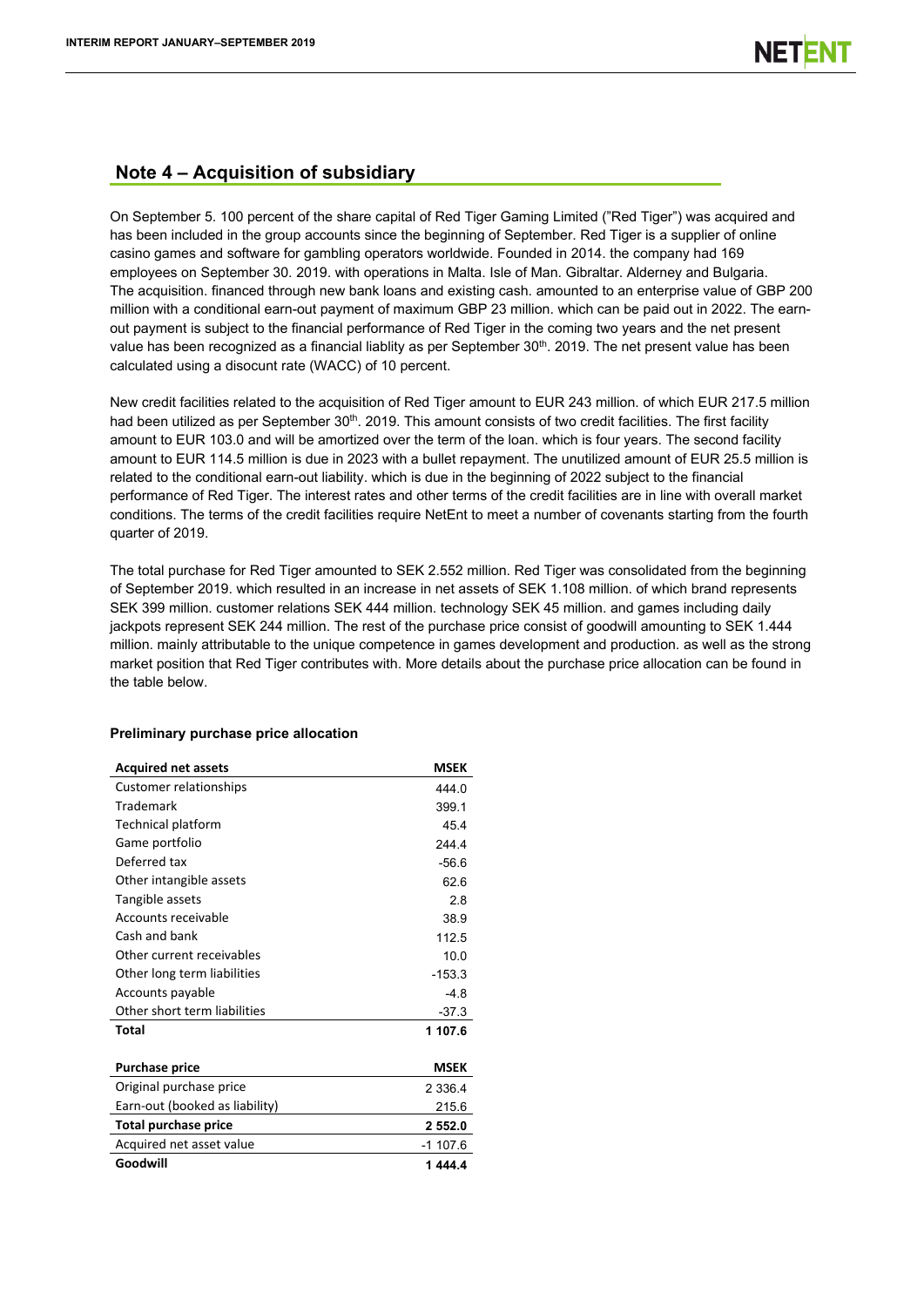## **Cashflow effect**

| Cashflow effect related to the acquisition | MSEK        |
|--------------------------------------------|-------------|
| Original purchase price                    | 2 3 3 6.4   |
| Cash surplus acquired                      | $-112.5$    |
| Transaction costs related to acquisition   | 19.0        |
| Total                                      | 2 2 4 3 .0  |
| <b>Financing</b>                           | <b>MSEK</b> |
| New bank loans                             | 2 3 3 0 . 3 |
| Own cash used                              | 6.1         |
| Total                                      | 2 3 3 6 . 4 |

## **Acquired company contribution to the revenues and net earnings**

| For the period *       | <b>MSEK</b> |
|------------------------|-------------|
| Revenues               | 30.0        |
| Net earnings after tax | 18.2        |
|                        |             |

\*) *Red Tiger included in the Group consolidation from the beginning of September. The numbers are included in the periods July-September and January-September.*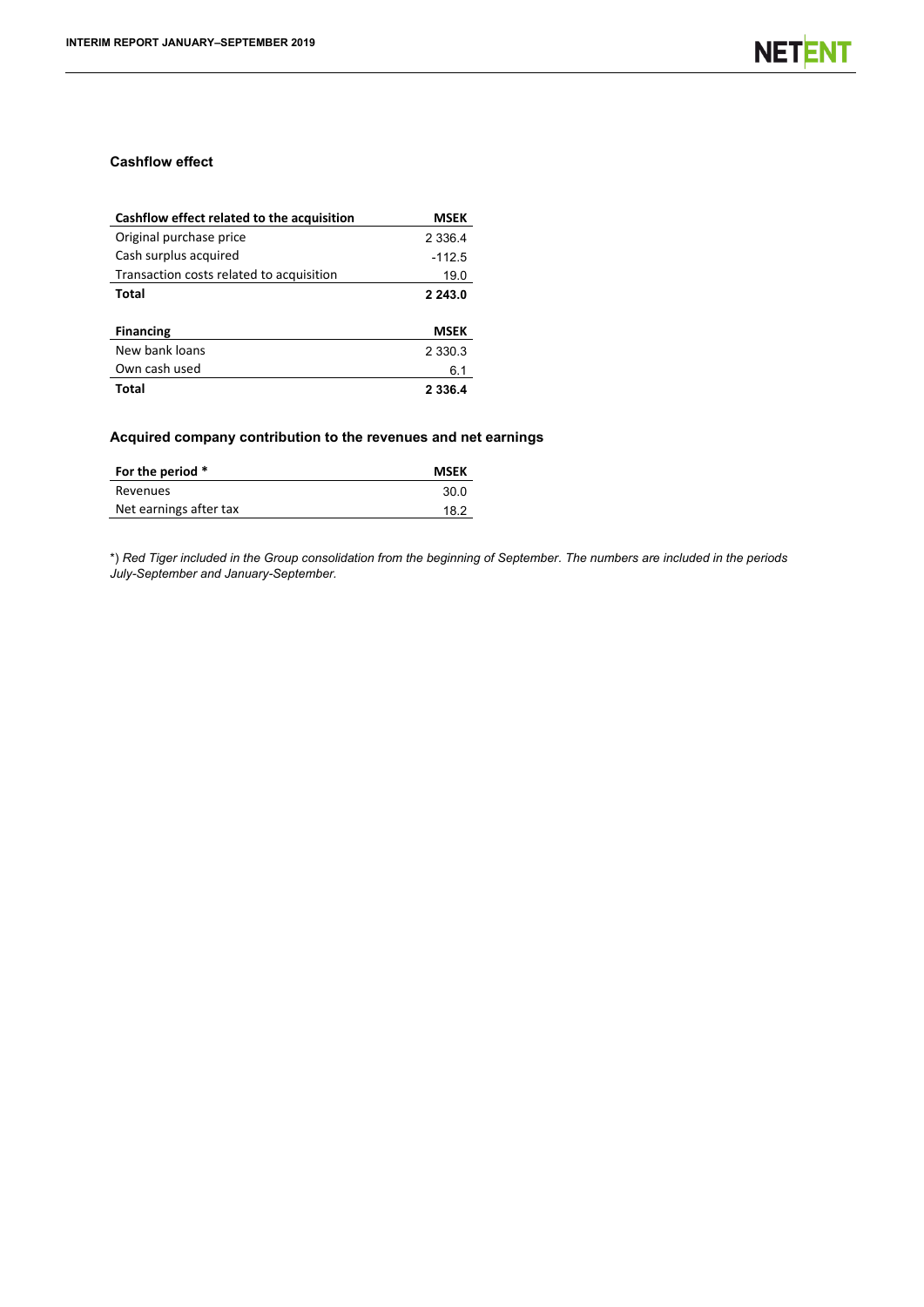## **Definitions**

#### *Operating profit*

Operating revenues minus operating costs. Measures the Company's operating result before interest and taxes. Commonly used by investors, analysts and management to evaluate the profitability of the Company.

#### *Operating margin*

Operating profit in relation to operating revenues. This is a measure of profitability commonly used by investors, analysts and management to evaluate the profitability of the Company.

#### *EBITDA-margin*

Operating profit excluding depreciation and amortization in relation to operating revenues. This is a measure of profitability commonly used by investors, analysts and management to evaluate the profitability of the Company.

#### *Growth in SEK compared to prior year*

Percentage change of operating revenues in SEK. compared to the previous year. Commonly used by investors, analysts and management to evaluate the growth of the Company.

#### *Growth in EUR compared to prior year*

Percentage change of operating revenues in EUR. compared to the previous year. Commonly used by investors, analysts and management to evaluate the growth of the Company. The Company aims to grow faster than the market.

#### *Growth in SEK compared to prior quarter*

Percentage change of operating revenues in SEK. compared to the previous quarter. Commonly used by investors, analysts and management to evaluate the growth of the Company.

#### *Growth in EUR compared to prior quarter*

Percentage change of operating revenues in EUR. compared to the previous quarter. Commonly used by investors, analysts and management to evaluate the growth of the Company.

#### *Average shareholders' equity*

Calculated as shareholders' equity at the start of the year plus outgoing equity at the end of the year divided by two.

#### *Return on equity*

Period's profit/loss (rolling twelve months) in relation to average shareholder equity for last twelve months. This is a measure of capital returns that is commonly used by investors, analysts and management to evaluate the Company's ability to generate returns on the capital provided by its shareholders.

## *Financial items*

Calculated as financial income minus financial expenses. adjusted for currency effects.

## *Equity/assets ratio*

Equity at the end of period as a percentage of total assets at the end of period. This is a measure commonly used by investors, analysts and management to evaluate the capital structure of the Company and its ability to meet its short- and long-term obligations.

## *Quick ratio*

Current assets in relation to current liabilities. This is a measure commonly used by investors, analysts and management to evaluate the short-term liquidity of the Company.

#### *Net interest-bearing liabilities*

Net of interest-bearing provisions and liabilities less financial assets and cash and cash equivalents. This is a measure commonly used by investors, analysts and management to evaluate the financial position of the Company and its ability to return cash to shareholders.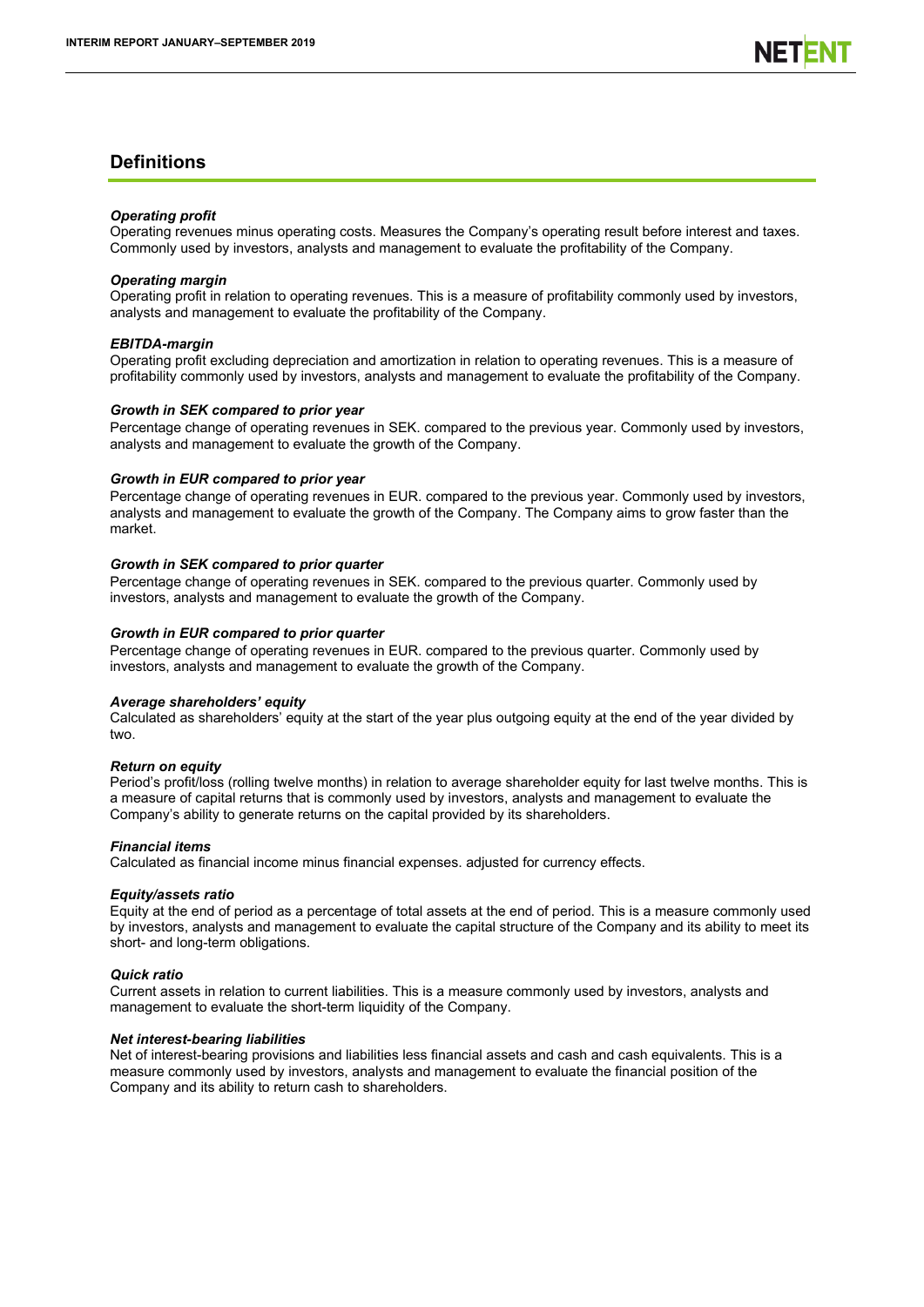#### *Net debt/equity ratio (multiple)*

Net of interest-bearing earnings and liabilities minus financial assets and cash and cash equivalents. divided by shareholder's equity. This is a measure commonly used by investors, analysts and management to evaluate the financial position of the Company and its ability to return cash to shareholders.

#### *Average number of employees*

The average number of employees during the period defined as full-time equivalents.

#### *Number of employees at end of period*

The number of employees at the end of the period defined as full-time equivalents.

#### *Number of employees and external resources at end of period*

The number of employees and external resources such as dedicated persons with contracted suppliers and subcontractors at the end of the period defined as full-time equivalents.

#### *Earnings per share before dilution*

Profit for the period divided by the average number of shares outstanding during the period before dilution from options.

#### *Earnings per share after dilution*

Profit for the period divided by the average number of shares outstanding during the period after dilution from options.

#### *Equity per share*

Shareholders' equity divided by the number of shares outstanding at the end of the period.

#### *Cash flow from operating activities per share*

Cash flow from operating activities divided by the average number of shares outstanding after dilution for the period. This is a measure used by investors. analysts and management to evaluate the financial development of the Company and its ability to generate a positive cash flow.

#### *Average number of shares outstanding*

The average number of shares outstanding during the period adjusted for bonus issue and share split.

#### *Number of shares outstanding*

The number of shares outstanding adjusted for bonus issue and share split.